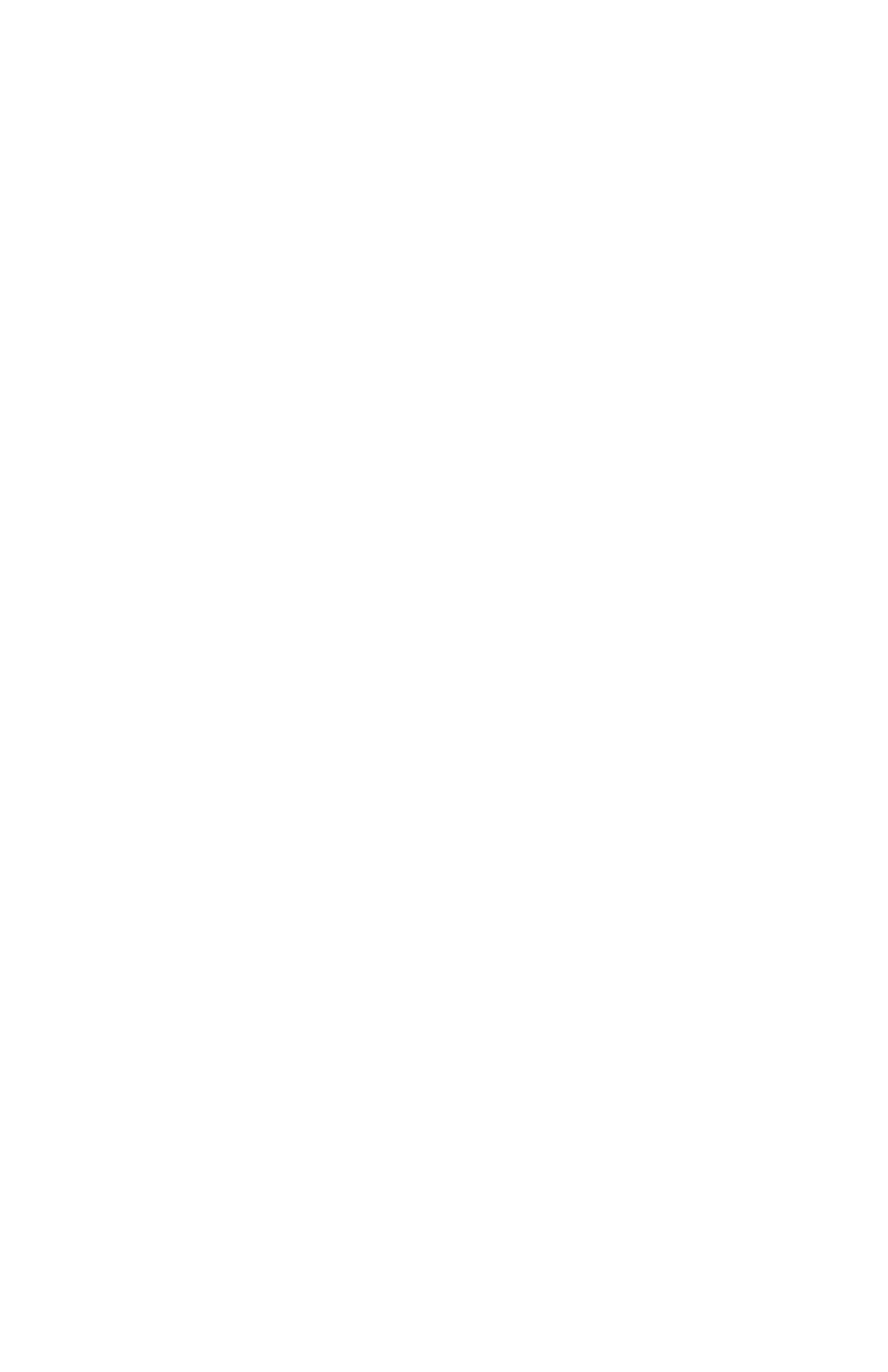# The Gift of the Meatheads

A short story of the Krim virtual world.

Maria Korolov

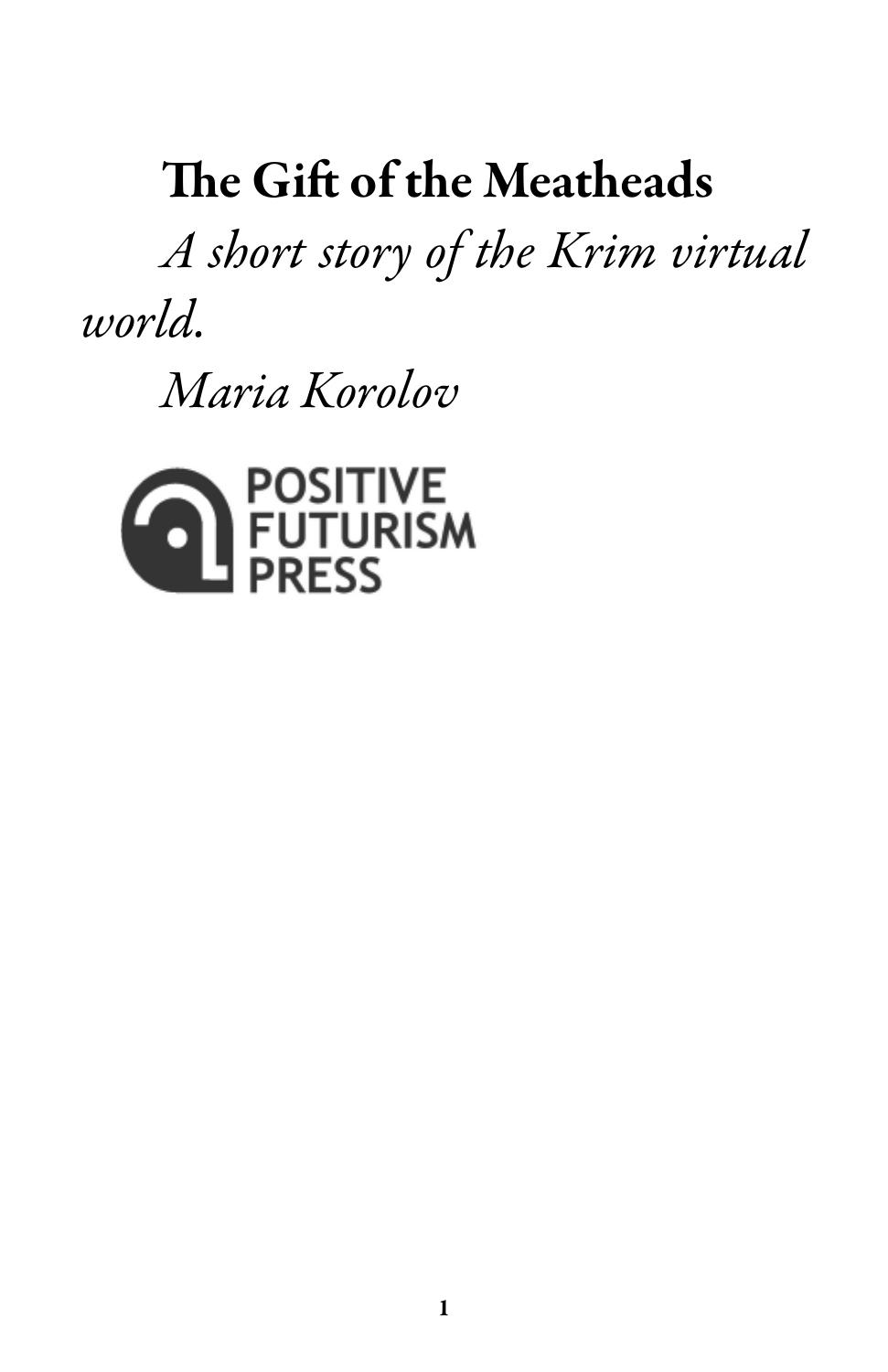

## Praise for Krim Virtual World Novellas

**IIT** f you enjoy Terry Pratchett, you will definitely love this." -Grumps, Amazon review

"Unique and entertaining storytelling." -Far-ranging Reader, Amazon review

"This mystery story takes place within the world of an online game, with the characters simultaneously their in-word personas and aware of the larger world, for an effect that's unique and entertaining." -Francesca Forest, GoodReads review

"I'm looking forward to the next story, and hope to learn a lot more about the backstory to some of the key players, all of whom have the most unexpected quirks!" -L. Pierce, Amazon review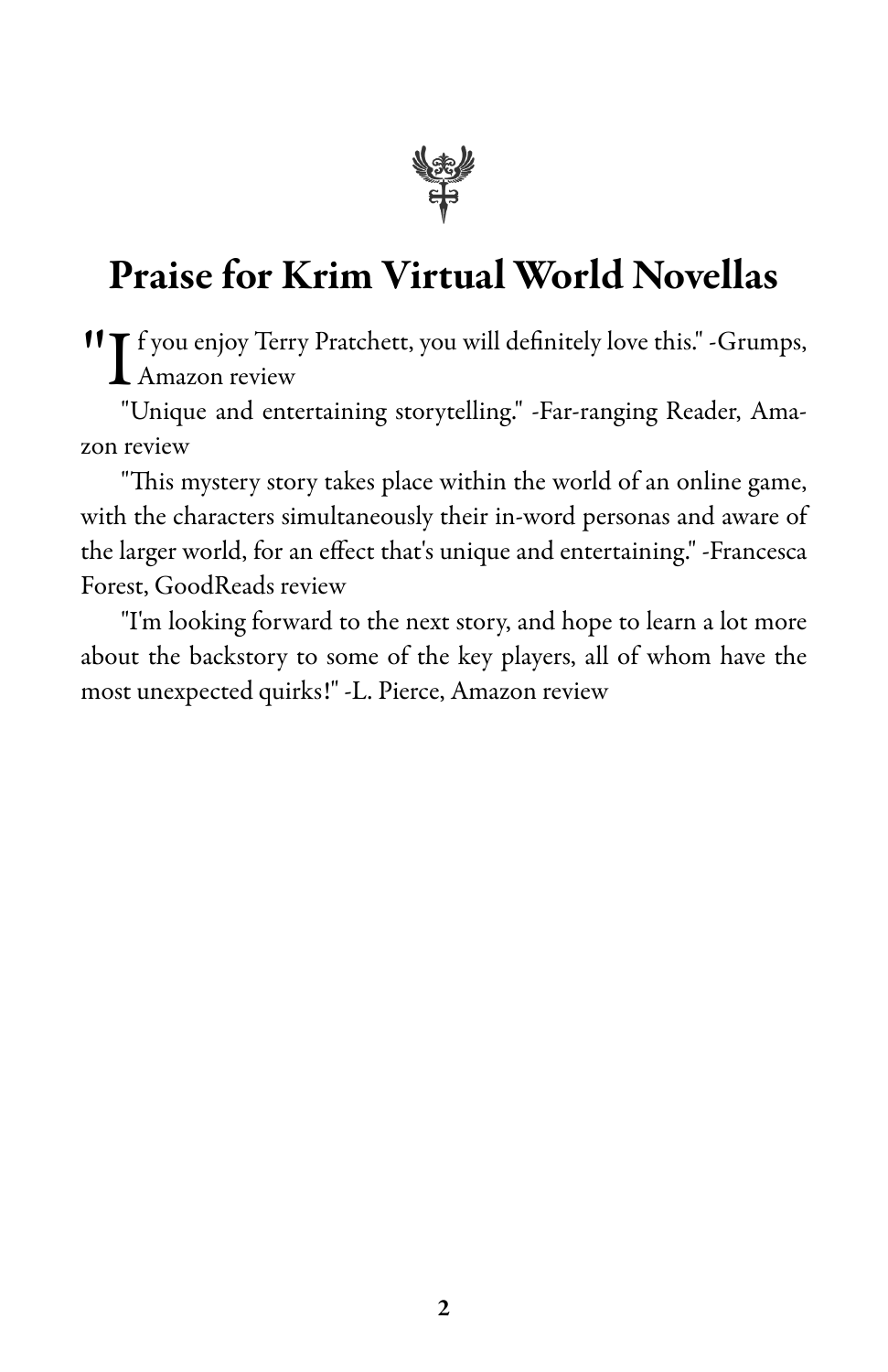

### The Gift of the Meatheads

O n Thursday, Mitchell sat down in his online travel comfort chair and was about to leave meatspace and go virtual when he remembered his girlfriend's warning. Before going to visit her on Krim, he should make a trip to the bathroom. Or, at least, put on a diaper.

He wasn't about to put on a diaper. That would be silly. And did he need to go to the bathroom? No, he didn't.

He leaned back in the chair and glanced up to activate the control menu, then stopped. Maybe he needed to go to the bathroom after all.

Some people had personal hygiene functions built right into their comfort chairs, but Mitchell preferred to take real rest breaks.

Machines couldn't be trusted to do right by his private parts. Plus, Mitchell and technology didn't always get along.

On the way back from the bathroom, he stopped by the portrait of his grandfather that hung on his living room wall. Grandpa died before they had revival technology, so all Mitchell had left of him was the animated portrait.

"It's our six month anniversary, grandpa. It's our first date at her place, and Donna is cooking dinner." He turned all the way around so his grandpa could see how he looked from all angles. "What do you think?"

"You look great," said the AI-generated facsimile of the dearly departed relative. "But lose the tie."

"You're right, it's too formal." Mitchell loosened the tie and took it off. "You always give the best advice."

"Years of experience," said grandpa. "Young people like yourself haven't seen as much of the world as I have. But you'll get there."

Grandpa had died when he was sixty-eight and Mitchell was nearly twice that age now, but to his grandpa, Mitchell looked like he was in his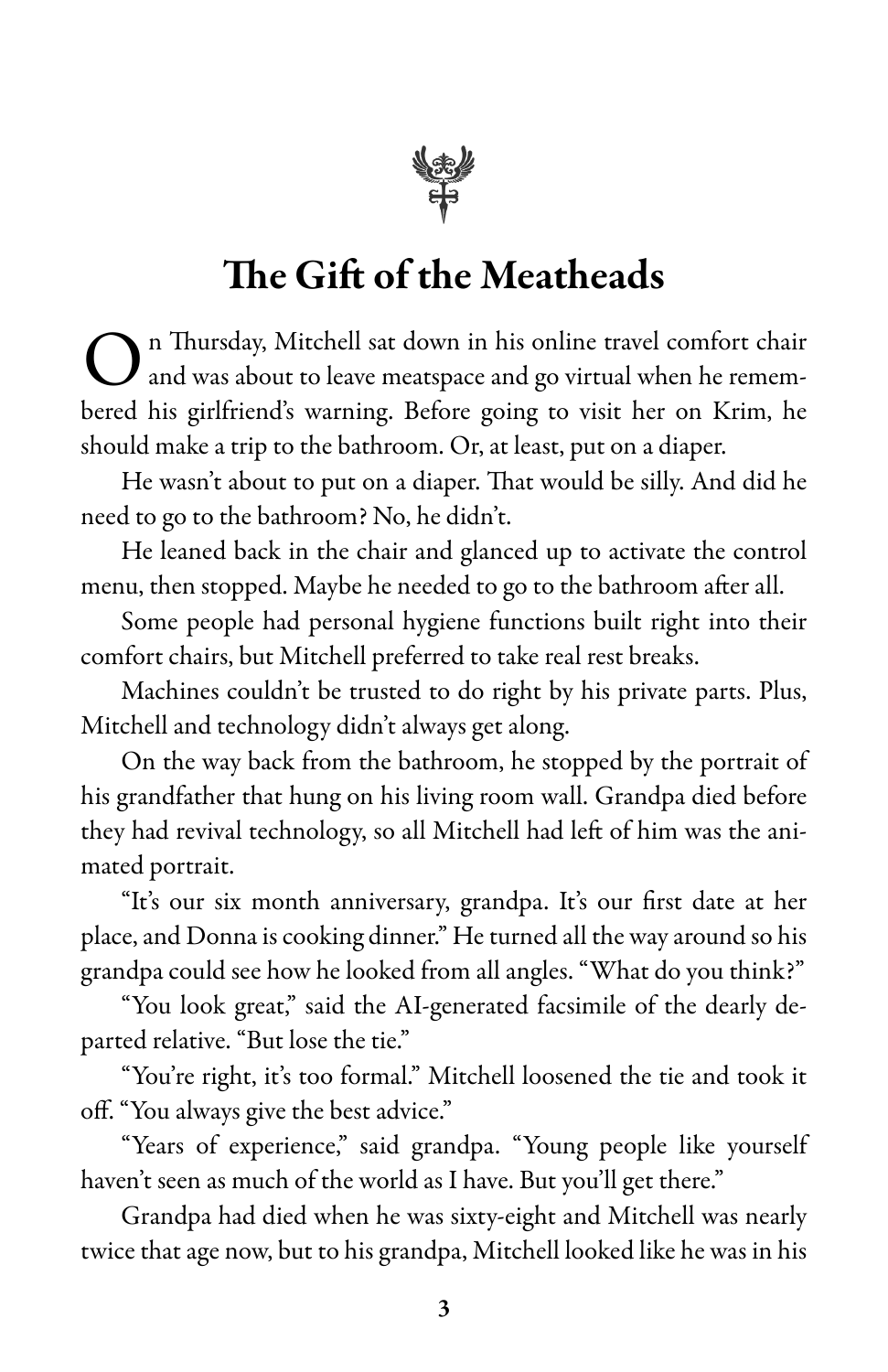twenties. Mitchell didn't correct him. No point in confusing him with new information and breaking the AI. Besides, life was harder back then, in the early 2000s. Folks probably didn't have any modern conveniences at all.

Mitchell was only a little kid when his grandpa died, but he distinctly remembered that things were tough back then. Walking to school in the snow. Chopping wood. Milking cows. He couldn't remember the details anymore, and his parents always insisted that they'd never owned a cow or a wood stove, but they were probably just trying to spare him the memory of his traumatic past.

"I'll never be as smart as you," Mitchell yelled back over his shoulder as he hung the tie back on the tie rack. "I bet you chopped a lot of wood in your life."

"Chopped wood? Oh, sure. I was a master woodchopper. Chop, chop, chop. But we didn't have axes back then, you know. I had to chop wood with a hammer. Sometimes, I had to use a spatula. That toughens you up, kid. "

"That's what Donna says about the place where she lives. It's supposed to be just like the old days. She says everything was better in those days."

"It sure was." Grandpa nodded inside his picture frame.

"People were more real."

"That's certainly true. Look at me. I'm a real salt-of-the-earth kind of person. Authentic. No filters."

"You're right, grandpa. I would never use filters."

Mitchell used all the filters. He had filters on his facial expressions and body language to make him look more self-assured. He had filters on his voice to make it sound deeper and more authoritative. And that was just in the physical world. Online, he was practically all filters. But grandpa didn't need to know that. It would just confuse him.

"Hey, grandpa, should I wear a diaper? Donna told me to."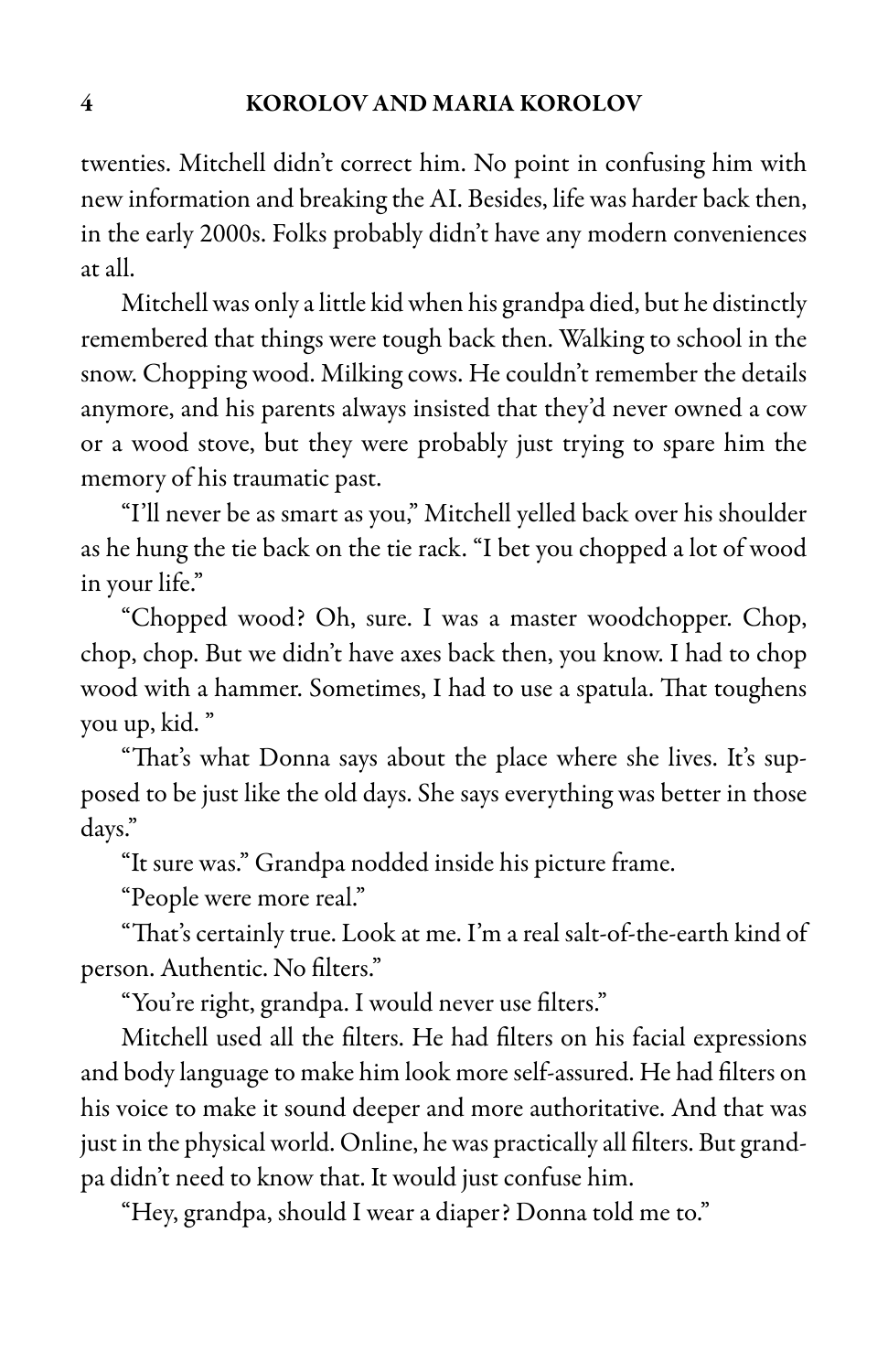"What are you talking about, kid? You're too old for a diaper. Or too young for one." Grandpa chuckled. "We didn't have diapers when I was a baby. I was toilet trained at three months. The 1950s were a tough time. And then, of course, I was killed in action, in the great MySpace war of 2018."

"Wow, grandpa. But I thought you died in a nursing home."

"I was visiting your grandma. She had early-onset Alzheimers, you know. And tempers were high back then. Everyone picked a side. The war pitted brother against brother. Husband against wife. And then I lost my AOL password. I tell you..."

"I'll want to hear all about it when I get back, grandpa."

Mitchell sat back down in his comfort chair and dropped into virtual reality.

He raised his hand and watched it lift up and out of his body. He never got over how cool that was. He stood up and looked back at himself. There was a little drool starting to form on the side of his mouth, but otherwise, he was as handsome a devil as he ever was.

He walked out through the front door, closing his eyes as his virtual projection passed through the solid wood.

Outside, he glanced back at his house. He loved the way it looked. Tiny, with hardly any lawn to speak of, but the borders of shrubbery and flowers that separated it from its neighbors made it feel like his own private oasis. There were roses, and petunias, and gardenias nestled inside white picket fences — both the ones around the perimeter of the garden and smaller ones along the sides of the house.

It was his land, not just an apartment in a high-rise. He inherited the land from his grandpa, and it was the most valuable thing he had. They couldn't make more land, after all.

Unless you counted the space habitats, of course, but Mitchell preferred having real ground under his feet and a horizon that sloped down, not up.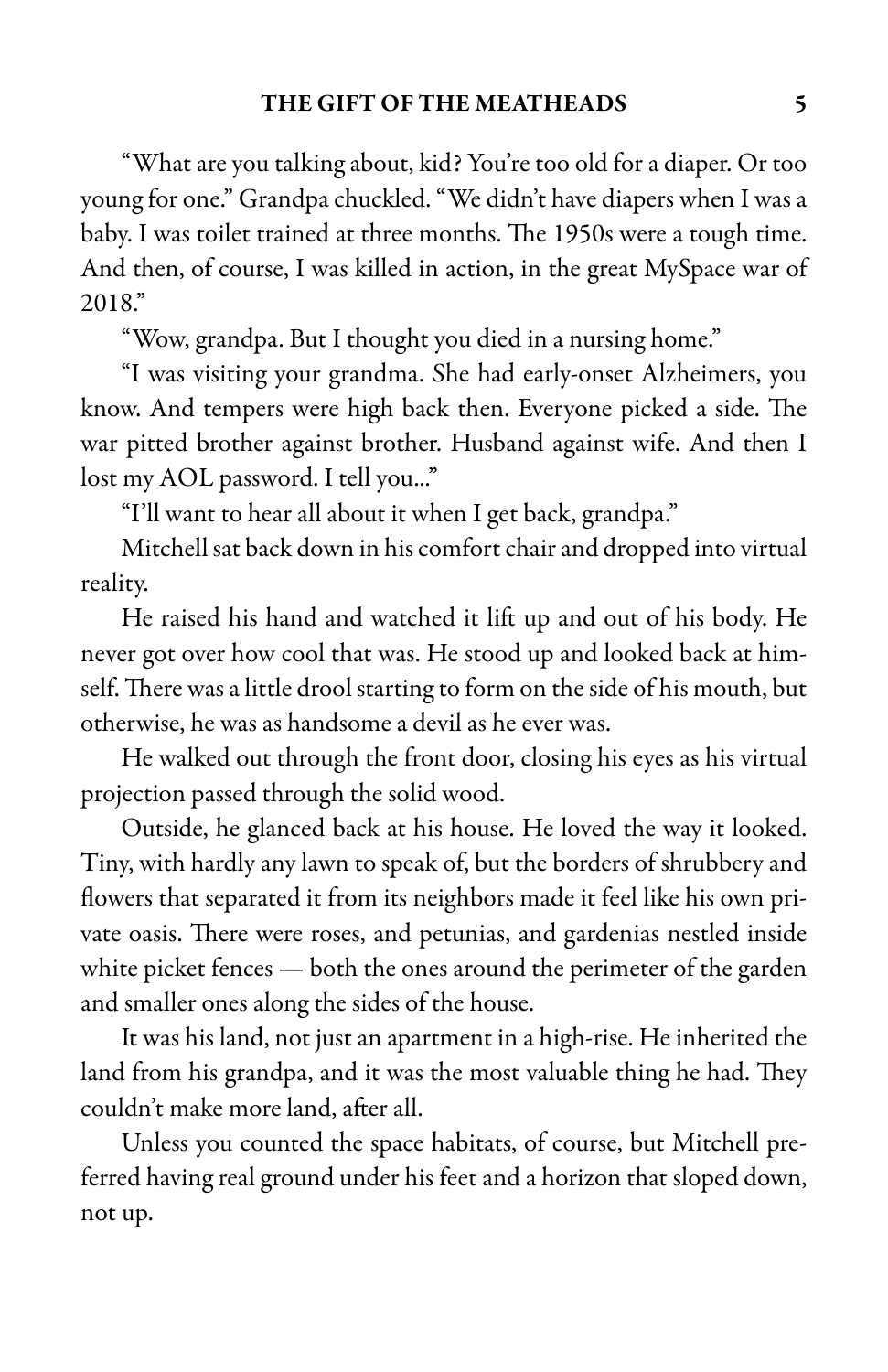#### 6 KOROLOV AND MARIA KOROLOV

He double-checked his away message and, with a quick hand gesture, teleported out.



MITCHELL FOLLOWED DONNA'S invite and landed in Krim's welcome area.

A big sign proclaimed that he was entering the 1500s and a greeter immediately approached him, a bot dressed in an old-fashioned outfit.

Good thing that Mitchell decided not to wear a tie. It probably wouldn't have fit in.

Not that it mattered. As it turned out, visitors had to choose a new avatar before entering Krim proper.

Michell rejected the fancy dress and the chain mail and settled for something neutral, with his normal face and body. He wanted Donna to be able to recognize him.

The time-consuming part was agreeing to Krim's terms of service.

"Do you understand that the only way into Krim was via a teleportation gate?"

Yes.

"Do you understand that the only way out is back through the gate, or by dying?"

"Okay, sure."

"Do you understand that Krim is a basic biology world?"

"Uhh, yeah, whatever."

"Do you understand that you will not have access to any virtual communications or other interfaces?"

"Okaaaay...."

And it went on like that. Yes, he understood that there might be extreme discomfort and pain.

Yes, he understood that he might be tortured or maimed.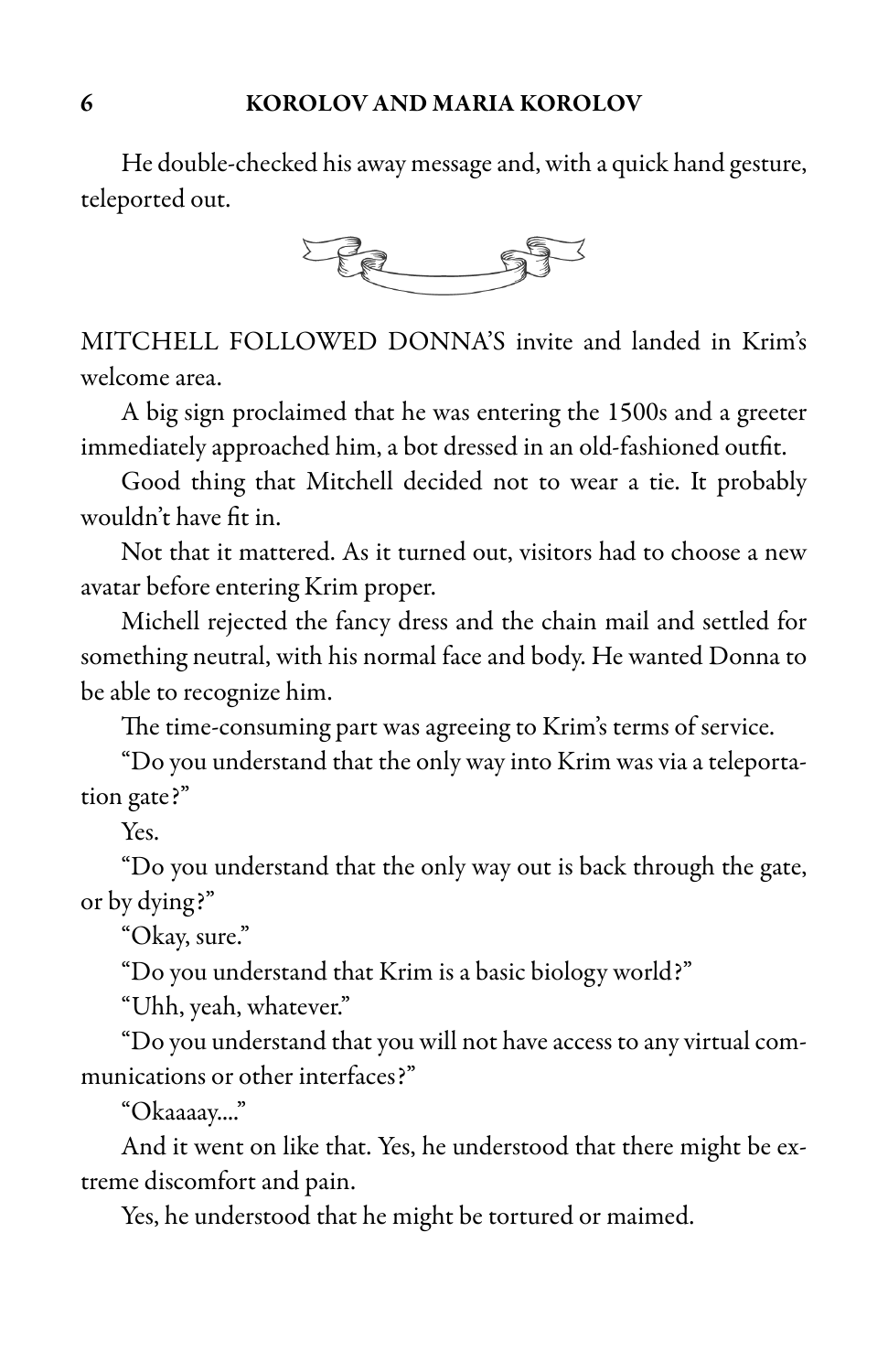Yes, he understood that he might be killed and that this could be very painful and he agreed not to sue the world of Krim if this should happen.

Did he understand that he might have to cut off his limb and eat it to keep from starving to death?

What?

"Are you joking?"

"No," said the greeter with a straight face. Of course, it was programmed to keep a straight face., but that didn't mean anything. Eating your own flesh - that had to be just a marketing gimmick.

"Sure, whatever." Mitchell agreed to the rest of the stipulations and was pleased to learn that Donna's invite also included a discount on the virtual currency.

He traded in a week's salary and got a handful of coins in exchange.

Finally, he was ready for customs, where he had to pay another fee—in real money, not Krim coins—so that he could bring in a piece of paper with the directions for how to get to Donna's place.

"Remember that it might hurt!" the greeter yelled at his departing back. "And you can't sue us!"



"LOCAL TIME IN KRIM City is two-thirty in the afternoon. Local weather is cloudy, with a high of sixty-two degrees Farenheight and a low of forty-six. The current temperature is sixty-one but due to current wind conditions, it feels like fifty-eight. The humidity is ninety-three percent. The local rains are scheduled..."

Mitchell stepped out through the gate. He was immediately assailed by foul smells, by a cloud of dust that made him cough, and by other pedestrians who elbowed him as they pushed past him. There were people speaking all around him. The noise filters didn't kick in.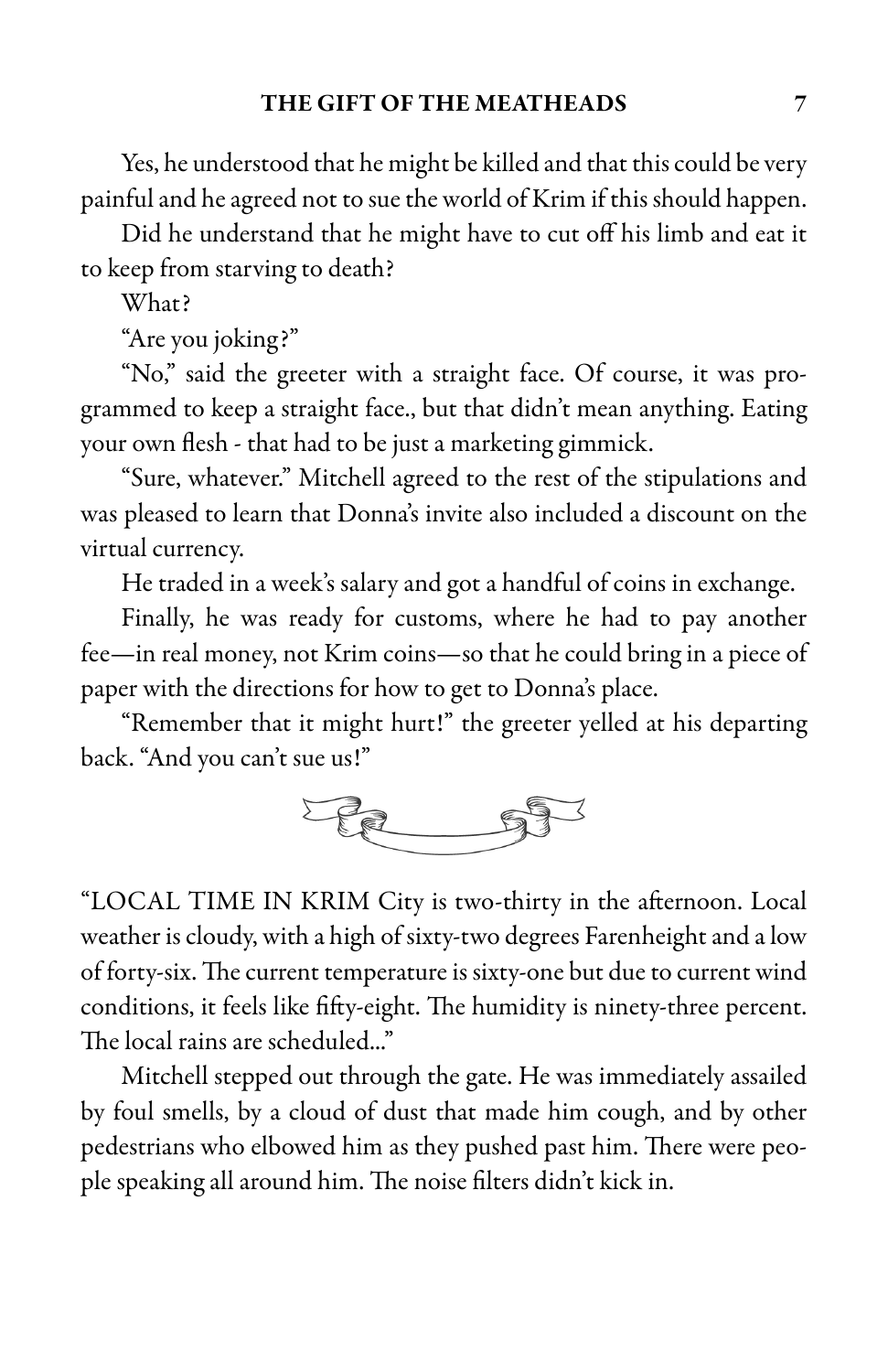"Out of the way, noob!" The voice came from right behind him. He started to turn around when a shove nearly sent him flying onto the cobblestones.

Michell barely kept his footing and stumbled away from the gate, hands over his ears, until he found some clear space in front of a stall selling used, guaranteed blood-stained armor. And weapons. Swords. Knives. Pointy sticks. Big metal balls with spikes on them. T-shirts saying, "I got stabbed by Wolfgang's finest."

"Good day, master! How met?"

Mitchell took his hands off his ears and looked at the vendor manning the weapons stall. He was wearing one of his shirts, and a piece of paper pinned to it said, "I be Wolfgang. Asketh me any thynge."

A particularly shiny sword caught Mitchell's eye, and he was about to ask how much it cost when he saw the one next to it was pitted with rust and slightly chipped.

He'd almost made the mistake of buying a brand-new one. That would definitely have marked him as a noob.

He pointed at it when the owner of the next stall over coughed loudly.

Mitchell stopped.

"Thou thyself art a sensible squire," the other merchant said. "Prithee, behold, yon carl assays to chicane."

"What?"

"Yon steel, tis of a surety a mere and peccant periapt," said the other merchant.

"What?"

"Yeah, I didn't follow that either," admitted the sword seller.

"I quoth..." The other merchant stopped and began again. "I mean, Wolfgang's swords are worthless. They're brittle, don't hold an edge, and he nicks them himself with a rock."

The swordmaker reddened as Mitchell stepped away.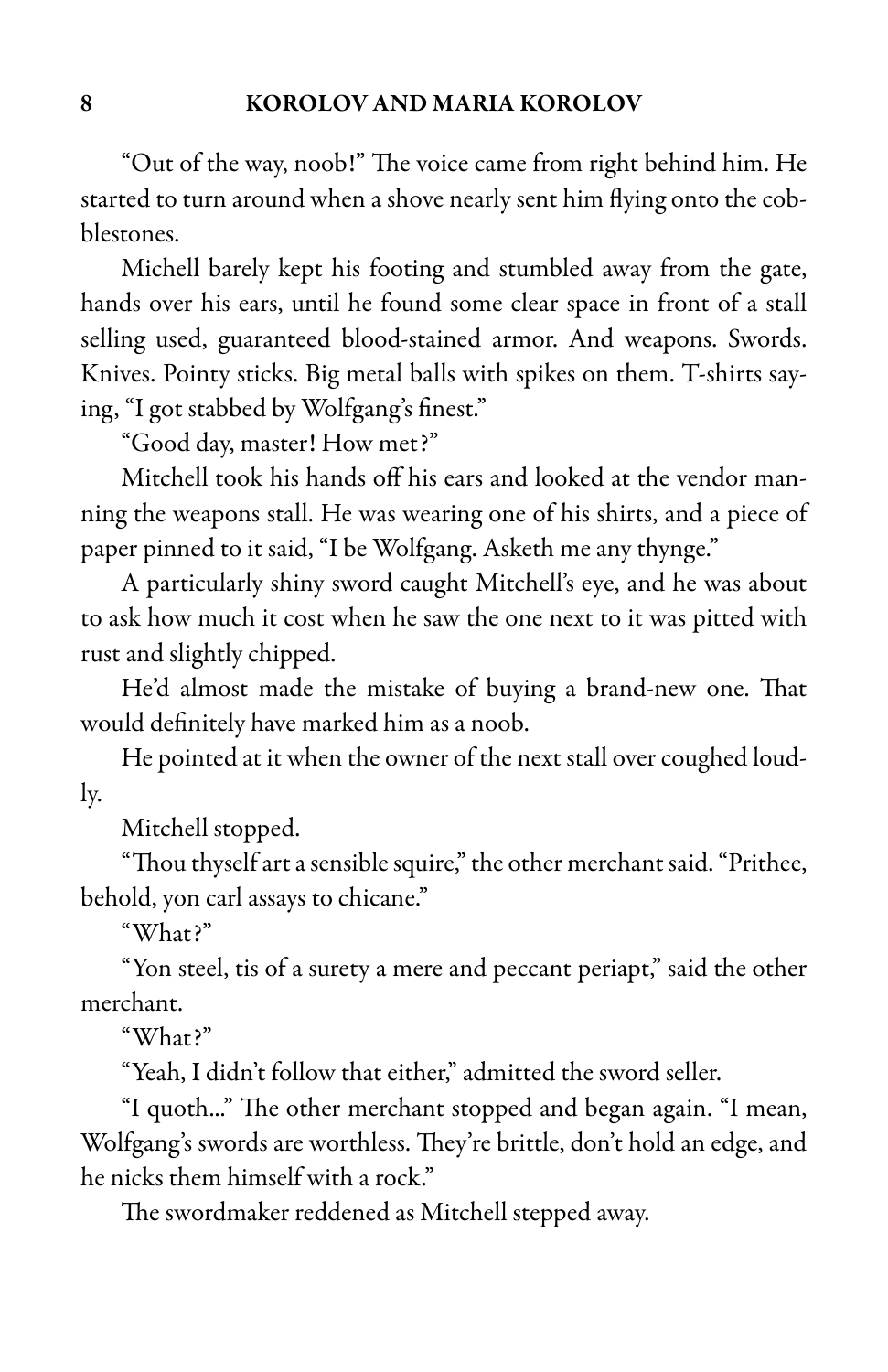"Thanks, you saved me from making a fool of myself," Michell backed away from the swords.

"Thou art most welcome."

The sword seller swore under his breath as Mitchell walked closer to the other merchant's booth.

Rolls of sepia paper were piled up. One, unrolled and anchored at the corners with rocks, was titled, "Mappe of oure faire citie of Krymme."

That looked useful. Mitchell bent over it.

"That one is just for tourists. I've got something better for you." The map seller bent down, holding onto the table with one hand. He was missing his left foot, the pant leg tied off just below the knee. On the ground, partly hidden under the table, a basket was filled with more rolled-up maps. These were much more faded and worn than the ones displayed on the table. He pulled one out at random and straightened up.

"I've been saving this map for someone special." The merchant looked around and lowered his voice. "It's the only one I've got. It points to a secret treasure trove. I'd go get the treasure myself but..." The merchant pointed at his leg.

"What happened?" Michell asked.

"I was on a campaign down south. That's where I got this map." The merchant patted it, then wiped his forehead with his sleeve. "But at a price. What a price." He shook his head. "My foot was caught in a trap and I had to hack it off."

"Oh, my God."

"Don't worry, it didn't go to waste. I roasted it and ate it. Kept me going long enough to reach safety."

A sour, stinging taste rose in Mitchell's throat. He pulled out his money and poured it out on the table. "How much is it?"

The merchant took a couple of coins, then glanced up at Mitchell's face and took a few more.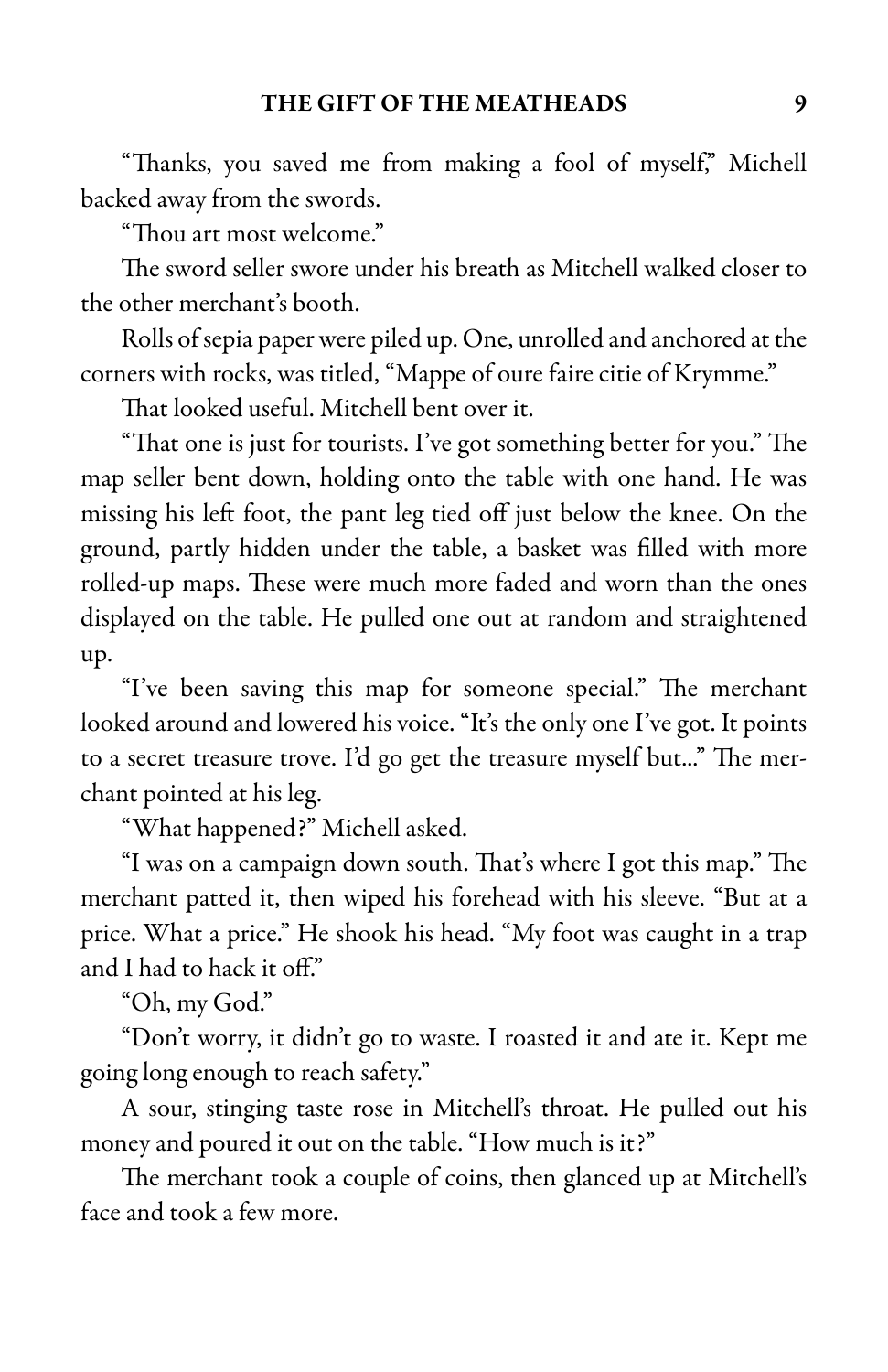"I'm giving you a discount." The merchant pushed back the rest of the money. "Ye art a kind sir. Gramercy and fare thee well."

As Mitchell walked away with the map he heard a scuffle break out behind him and he started to walk a little bit faster.

"Wretch! Do you think you can get away with stealing customers from an arms dealer?"

"So what? You're going to stab me with that butter knife?"

"You think this is a butter knife? I'll show you a butter knife!"

"Oh, no, I'm so frightened! Is that a sword or a spoon? Or are you just glad to see me?"

There was an angry roar and what sounded like wood breaking and metal clattering. Then there were grunts and screams.

Mitchell did not look back but picked up his pace even more until it was almost a run.

He weaved through the rest of the stalls, avoiding eye contact with merchants, clutching his map to his chest.

He was able to get to the edge of the plaza having stepped in only one pile of manure and found a line of horse-drawn carriages waiting for potential passengers.

Michell fought his way to one of the coaches and handed his slip of paper with Donna's address to the driver.

"Can you tell me how to get there?"

"Hail and well met, good master!" The driver took the note and peered at it. "Oxhead. An amiable destination of womanly commerce. Alas, the mildewed burden doth scour the firmament's misgivings."

"Huh?"

"O rotten fear! From whence doth glorious looseness burn not for thy sovereign's faults?"

"What?"

The driver sighed. "I'm telling you that the grid admins didn't invest in navigation."

" $S_0$ ?"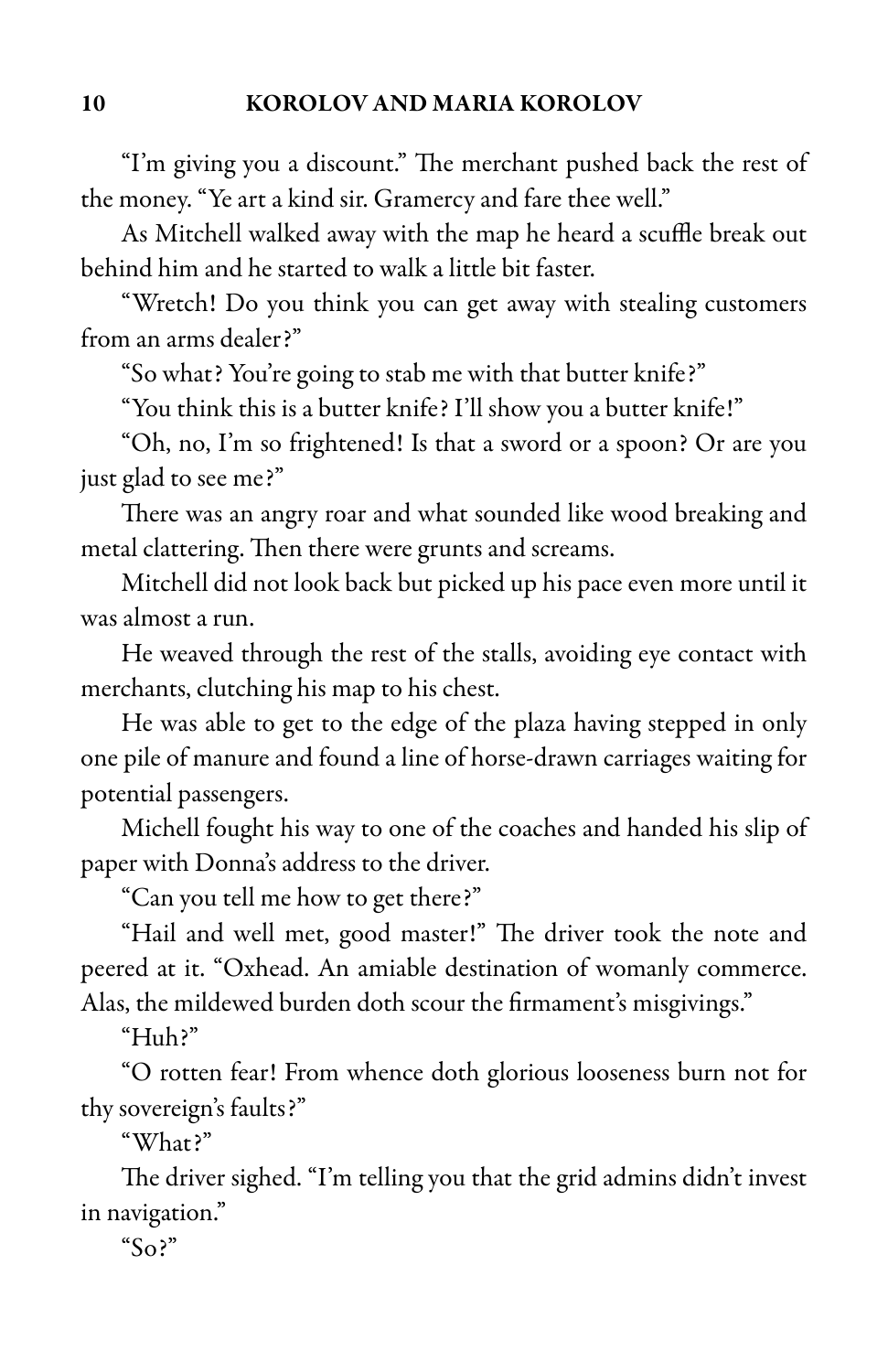"The owners of this here virtual world didn't bother to put up street signs." The driver turned and pointed. "Walk that way until you get to the Blue Peacock Inn. Their sign's fallen, but you can still make out where it used to be. Don't confuse it with the Red Peacock, though. If you see that one, you've gone too far. Make a left there. No, wait, that'll take you longer. Go straight, about halfway to the Red Peacock, and then make your left. Keep going until you see a pub on the corner. Well, there's a pub on every corner, practically, but this one is a bit more decrepit looking. The sign on it says King's Cross, but if you ask for it by that name, nobody will know what you're talking about..."

"Never mind. How much to just take me there?"

"Hmm... let me think..." The driver counted on his fingers while mumbling to himself.

Mitchell dug out his money and the driver's eyes flickered down and away.

"That'll be sixty-five pennies, my good sir," the driver said.

Mitchell looked up at him, then back down at his money.

"One of those large bronze ones and three medium ones."

"That's a lot. I can pay you sixty-two." Mitchell started to put his money away.

"How now!"

Michell paused. "Sixty three?"

The driver harrumphed.

"Sixty-four? But that's the highest I'll go!"

"You drive a hard bargain," said the driver. "I don't think I've ever met a man as astute as you. Nay! Thou art the sun's unworthy conscience."

"Huh?"

"Get in. I'll take you."

Mitchell paid, put away what little was left of his money, and climbed into the rickety, wooden carriage. It was little more than a wagon with a couple of benches and a swinging door that barely latched.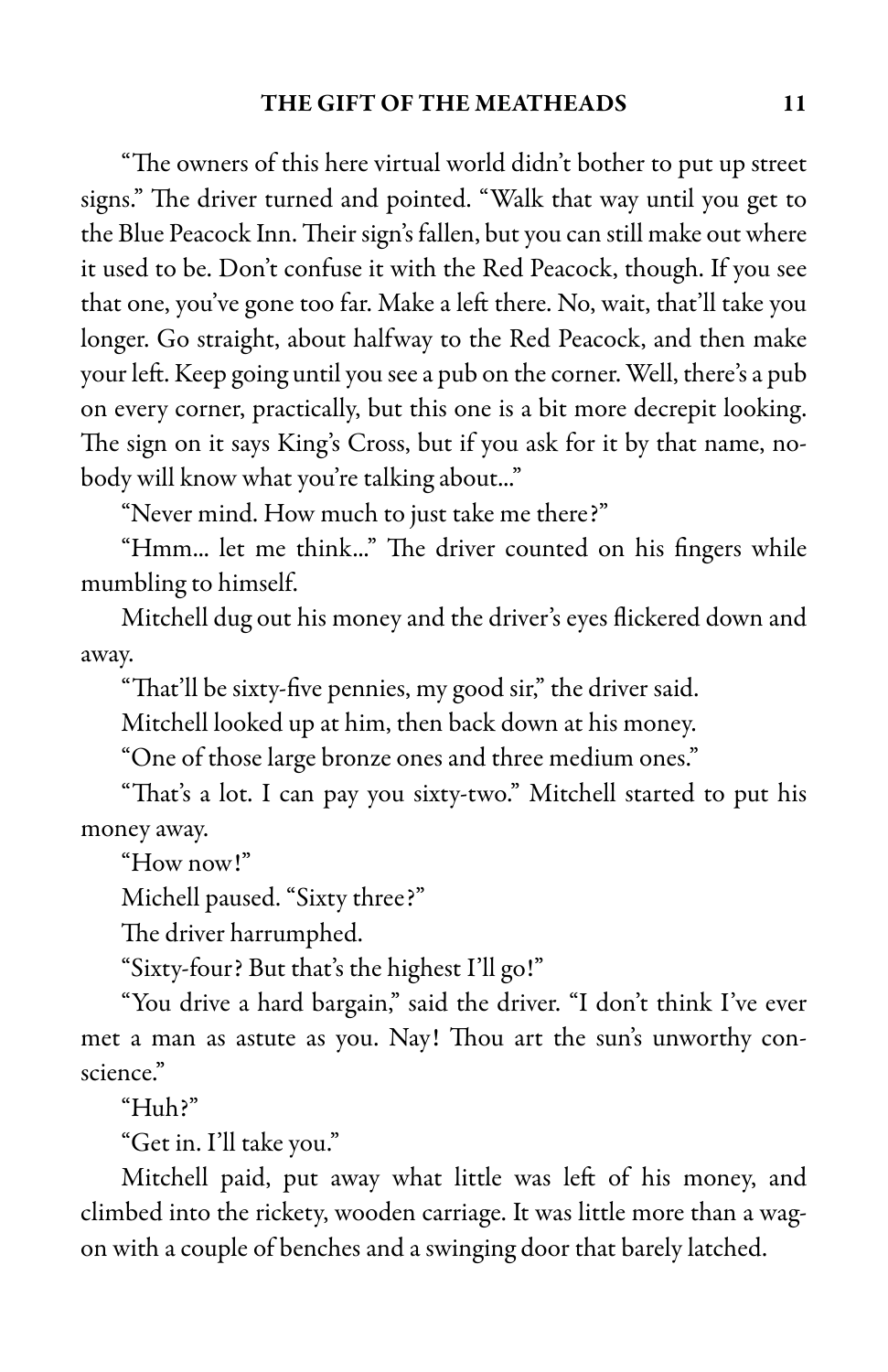"Let's go, Misty." Without waiting for Mitchell to sit down, the driver flicked the reins and Misty took a step forward, then stopped and looked back at the driver reproachfully. Michell fell onto a small and uncomfortable wooden bench.

The driver flicked his reins again and Misty started moving.

The ride was slow. Pedestrians routinely passed them as the coach lumbered over the cobblestone street. Every intersection involved lots of shouting and pushing since there were no streetlights or traffic cops. The way was often blocked by carts, loose wagon wheels, errant livestock, or sword fights. Michell saw one man get stabbed in the side and fall screaming, clutching at the wound. Nobody paid any attention and the attacker quickly disappeared into the crowd.

Sitting on the bench hurt. Michell changed his position frequently as the coach jostled through the streets. His backside was going to be covered with bruises when he finally got there. The locals all probably had calluses on their buttocks.

After a while, Michell got used to the motion and no longer had to clutch the side of the coach to keep from falling off his seat. At first, the city itself kept his attention. The locals were dressed in a wide variety of costumes—everything from full-on Henry the Eighth getups to simple tunics and breaches to chainmail bikinis. As they got further away from the main gate, the costumes got less elaborate and more practical, and more boring to look at.

He looked up to activate his control interface so that he could check his FacePage news, but there was nothing there. He blinked, he gestured, finally he tried to do a hard reset by pressing one finger in his ear and the other on the tip of his nose.

Nothing happened.

For the first time that day, Mitchell realized how isolated he was. There was no interface. He couldn't check his mail. He couldn't read the news. He couldn't even find out what time it was.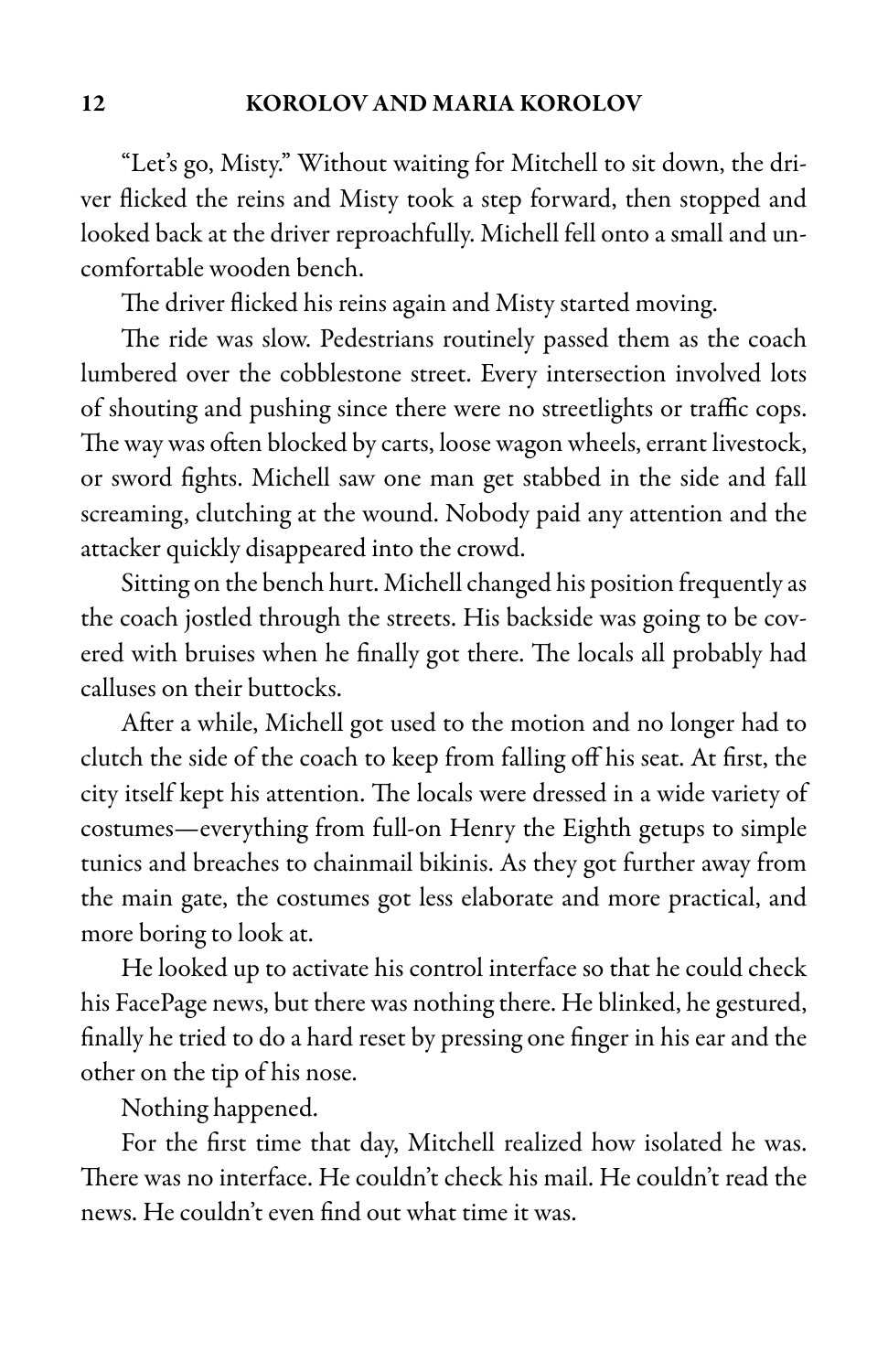Panicked, he took a few deep breaths and immediately started coughing.

The driver turned around to look at him. "Don't go breathing too much. You know what all this air pollution is?"

"Umm... soot? Ashes?"

"Some, sure. But most of it dried dung that's been pulverized into dust."

Mitchell coughed again and noticed that his nose was running. He had never had a liquid drip out of his nose before.

He gestured again in an attempt to pull up his body controls menu. They couldn't have gotten rid of that. How were people expected to manage their bodily processes without the controls?

But again there was nothing. There was no visual menu. Hand gestures had no effect. Michell subvocalized his activation command, and, when that didn't work, spoke it out loud. "Avexa, open settings. Avexa, open settings! Avexa!"

The driver turned around again. "That's not going to do you any good, guv. They should have told you when you first logged in. We're a basic bio grid here on Krim World. We're as basic as it gets."

The driver laughed.

More liquid poured out of Mitchell's nose, and, now, his eyes as well.

"Hey, it'll be okay." The driver reached back with one hand to pat Mitchell on the shoulder. "A little snot isn't going to kill you."

Mitchell hiccuped. He clutched at his face. His body was falling apart. Was he dying? Was he having an allergic reaction to something in the air? That used to happen to people. They had allergic reactions and they died. This was the Middle Ages, after all.

The plague. They had the plague in the Middle Ages. He had caught the plague.

He'd made a big mistake falling in love with Donna. If this was how she lived, then she couldn't possibly be the love of his life. He would have to break up with her.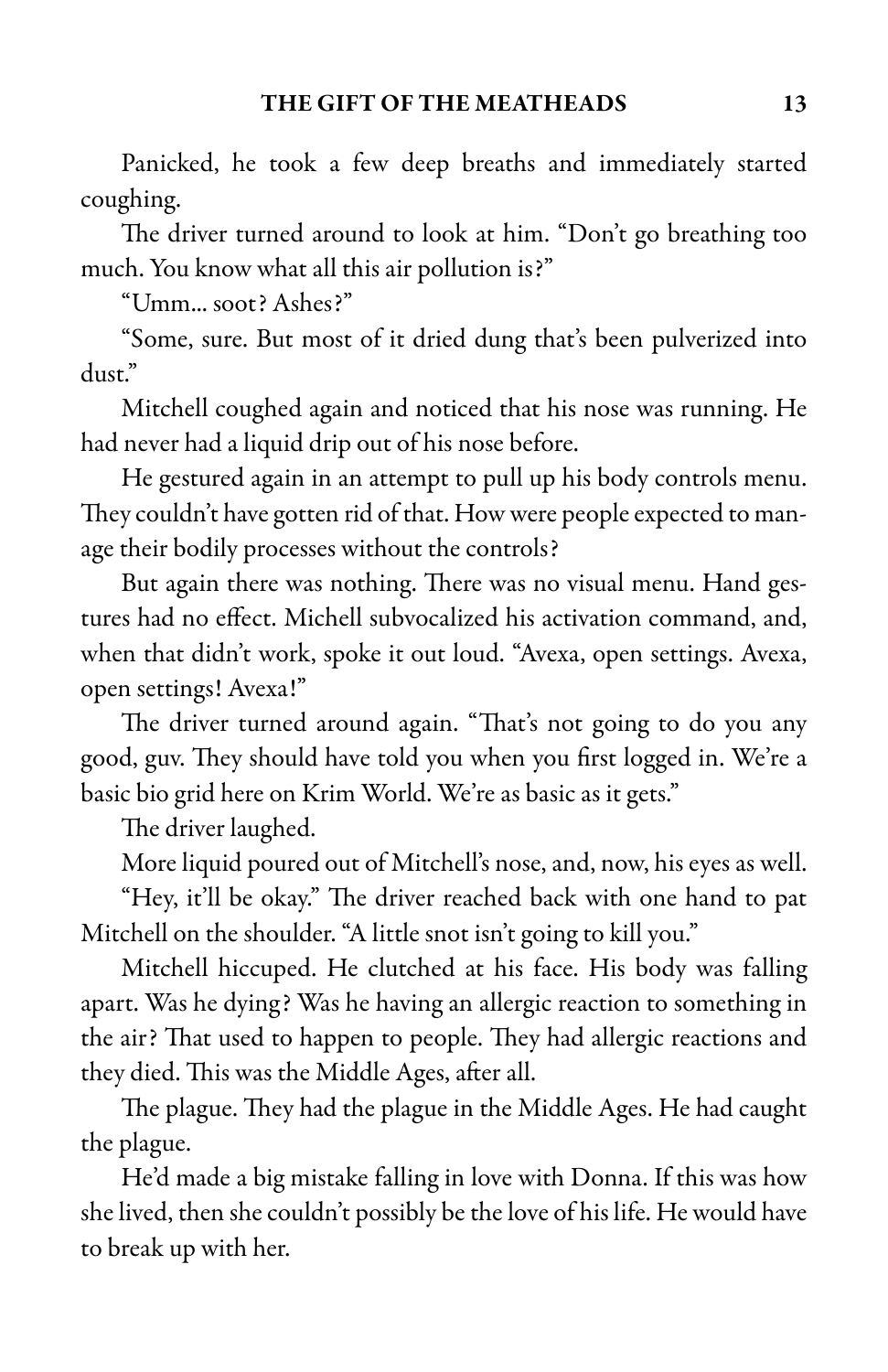#### 14 KOROLOV AND MARIA KOROLOV

"Donna, my love, my darling," he rehearsed to himself. "It's not you, it's me. I work too much, I can't give you the attention you deserve. You should be with someone better."

By the time they arrived at Oxhead, Michell was shaking uncontrollably. He would have asked the driver to take him back to the gate if he'd had enough money for the return trip.

"We're here," the driver said and pointed across the street.

Oxhead was narrow, barely wide enough for the coach and a couple of very skinny pedestrians. On either side, stone buildings crowded in. The upper stories hung over, blocking the sky. The day was cloudy, so there was little enough light to start with, and the overhangs made it even darker. Claustrophobic, even.

Mitchell wiped his face on his sleeve and gave the coach space to pull away.



MITCHELL STOPPED IN front of Donna's shop and looked through the front window. It was a little dusty, but he could clearly see her, working away, attaching beads to a purse, lit by the light of candles and oil lamps.

Several purses were in the window, embellished with pink and purple glass beads in the shapes of hearts and unicorns.

Donna was such a talented artist. Mitchell's heart swelled with pride. Now that he'd made it to her door, he realized that Krim wasn't as bad as he thought. The trip had been a test, a rite of passage. He hadn't been murdered or killed by the plague. Surviving it proved that he was a real man.

He knocked on the window and waved when she looked up. Her smile when she saw him was electric.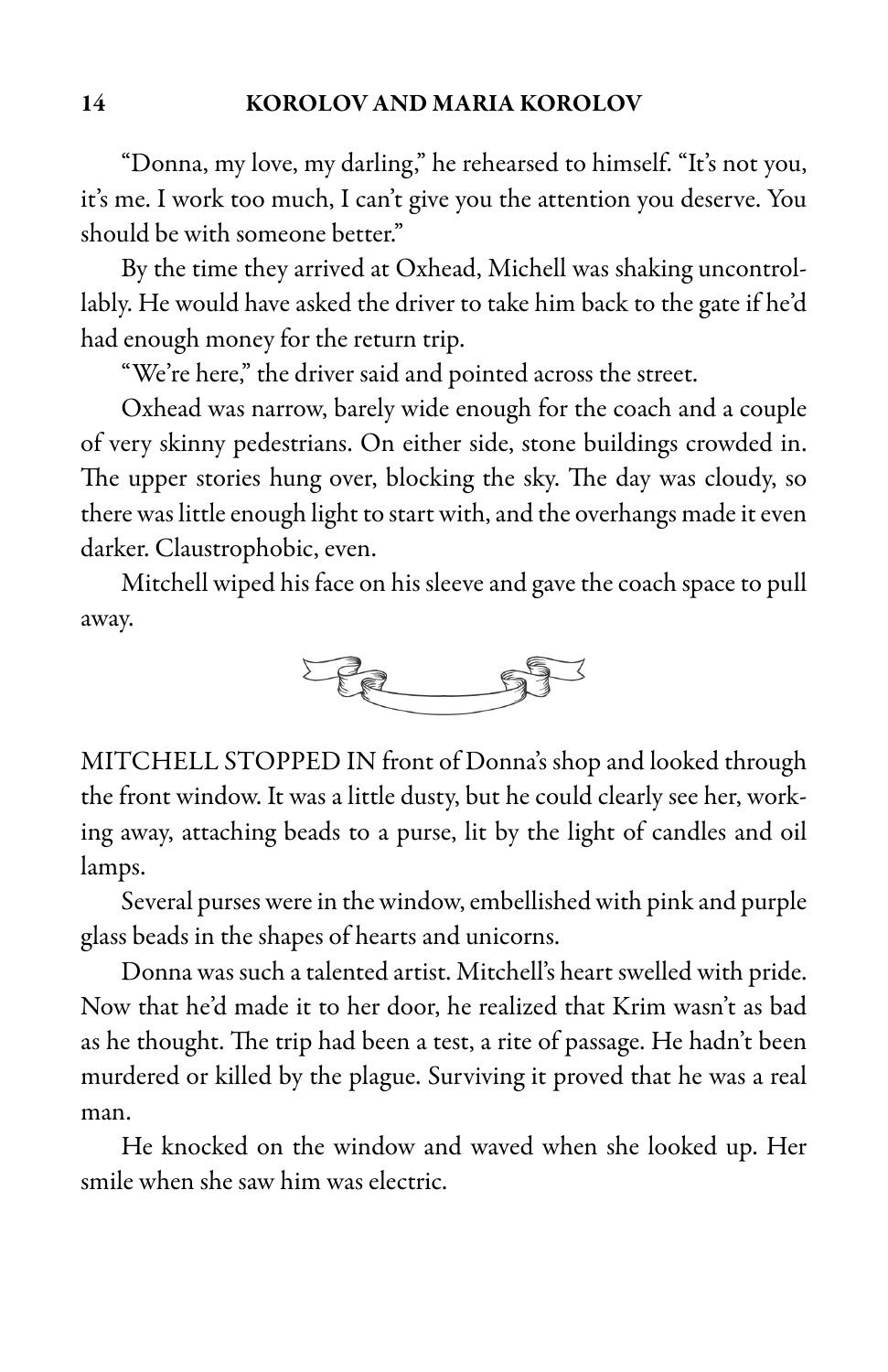Donna ran to the door to let him in and the hug, when they embraced, was more thrilling than he'd ever felt before. He inhaled deeply. She smelled of smoke and incense.

"My love, my rabbit, I've missed you more than my heart can bear," he murmured in her ear. "I never want us to be apart again."

She hugged him back. "Did you have any trouble getting here?"

"No, not at all. I think a couple of people were killed."

"Oh, no!"

"But I'm okay."

"Oh, thank God!"

"And the driver did try to charge me sixty-five pennies."

"No!"

"Don't worry, I bargained him down to sixty-four."

Donna squeezed him tight. "You are so smart and brave."

Donna stepped back and pulled a handkerchief from her sleeve, spit on it, and used it to wipe Mitchell's face.

Instead of being repulsed, he felt a warm tingling through his body.

"Oh, and I got something for you." He pulled the rolled-up treasure map from inside his jacket. "It's a treasure map."

She clutched the map to her chest and teared up. "This is the nicest thing..."

"Donna, there's water in your eyes! Are you sick?"

She wiped the tears away. "No, just so happy. Come on."

She took his hand and led him around her shop.

In addition to the purses, she also sold crystals with natural healing properties and copper bracelets that rebalanced the body's organic energy flows.

"Everything I sell is hand-made by local Krim artisans." She gave him a crystal to hold. "Do you feel its energy?"

"I think I do."

She tied a hemp bracelet strung with wooden beads around his wrist.

"This will keep you safe on your way back to the gate."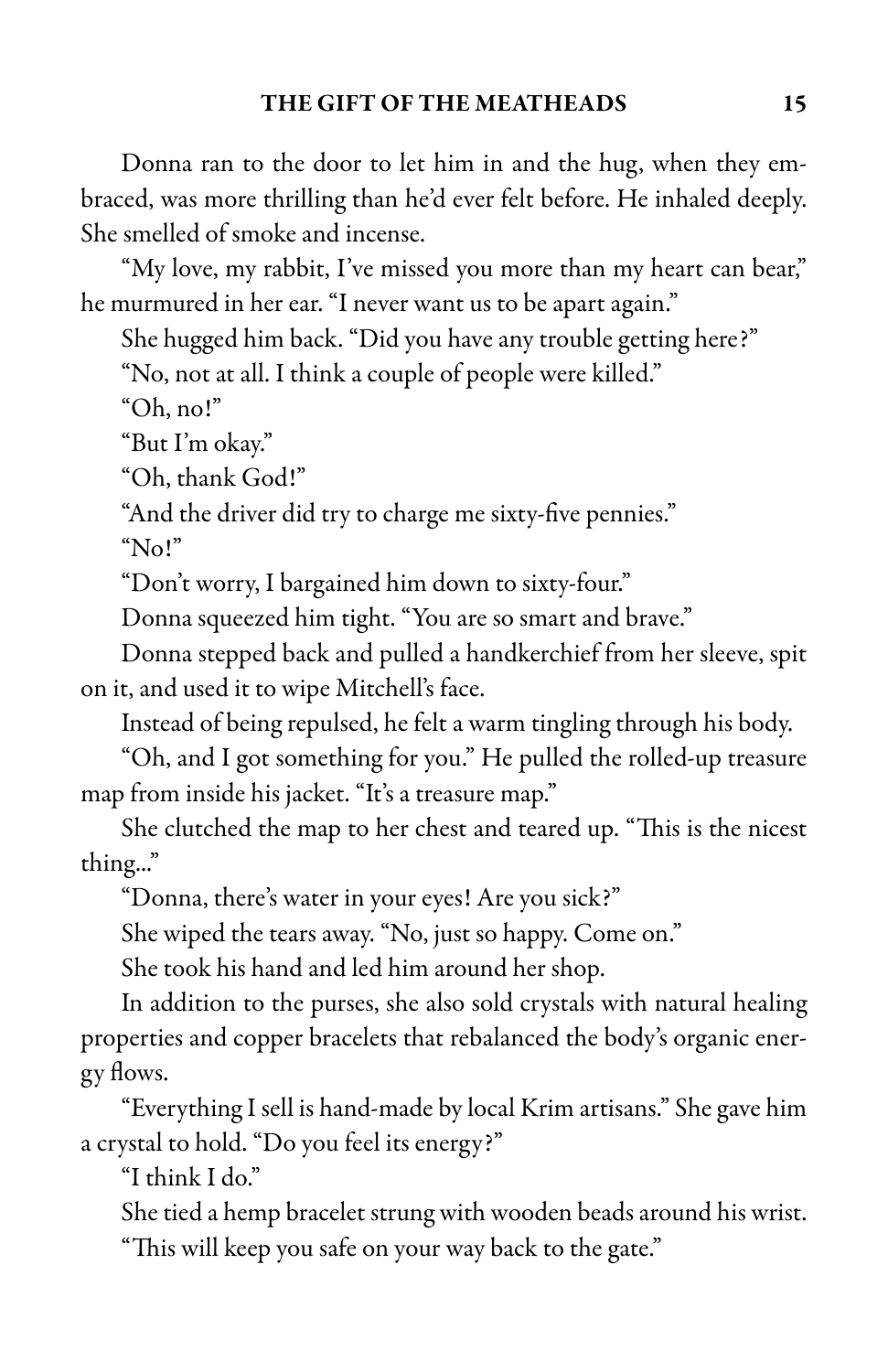"What happens to it when I leave Krim?"

"Nothing. It will still be there when you come back." She stepped back away from him and looked into his eyes. "You will come back, won't you?"

"Of course I will."

"Isn't this so much better than meeting at some generic cafe on FacePage?"

"Hey, what are those?" Mitchell pointed up at the wall, where there were several hand-colored charts.

"These are astrology charts, unique to Krim," Donna said. "There's an astrologer down the street, and she says that our constellations don't exist anywhere else. They're mythical." She lowered her voice and looked up at Michell's face. "They say that if you get far enough out of the city, you can see the stars at night."

"Have you ever been?"

"No."

"We should go. Together."

"And we can look for the treasure. Oh, Mitchell, it will be so wonderful."

She took him upstairs, where she had a kettle of water and a heavy iron pot warming on a small wood stove.

He breathed in deeply.

"It smells wonderful."

"It's mutton and skirrets," Donna said. "I normally make porridge or go down to the inn for dinner, but I wanted to do something special for you."

"You are special."

Donna opened the wood stove, poked at the fire, then rolled up a piece of paper and lit it from the fire. She carried the flame to the tiny dining table at the window and lit the three candles that were there.

"I can't believe you know how to do all this," said Mitchell.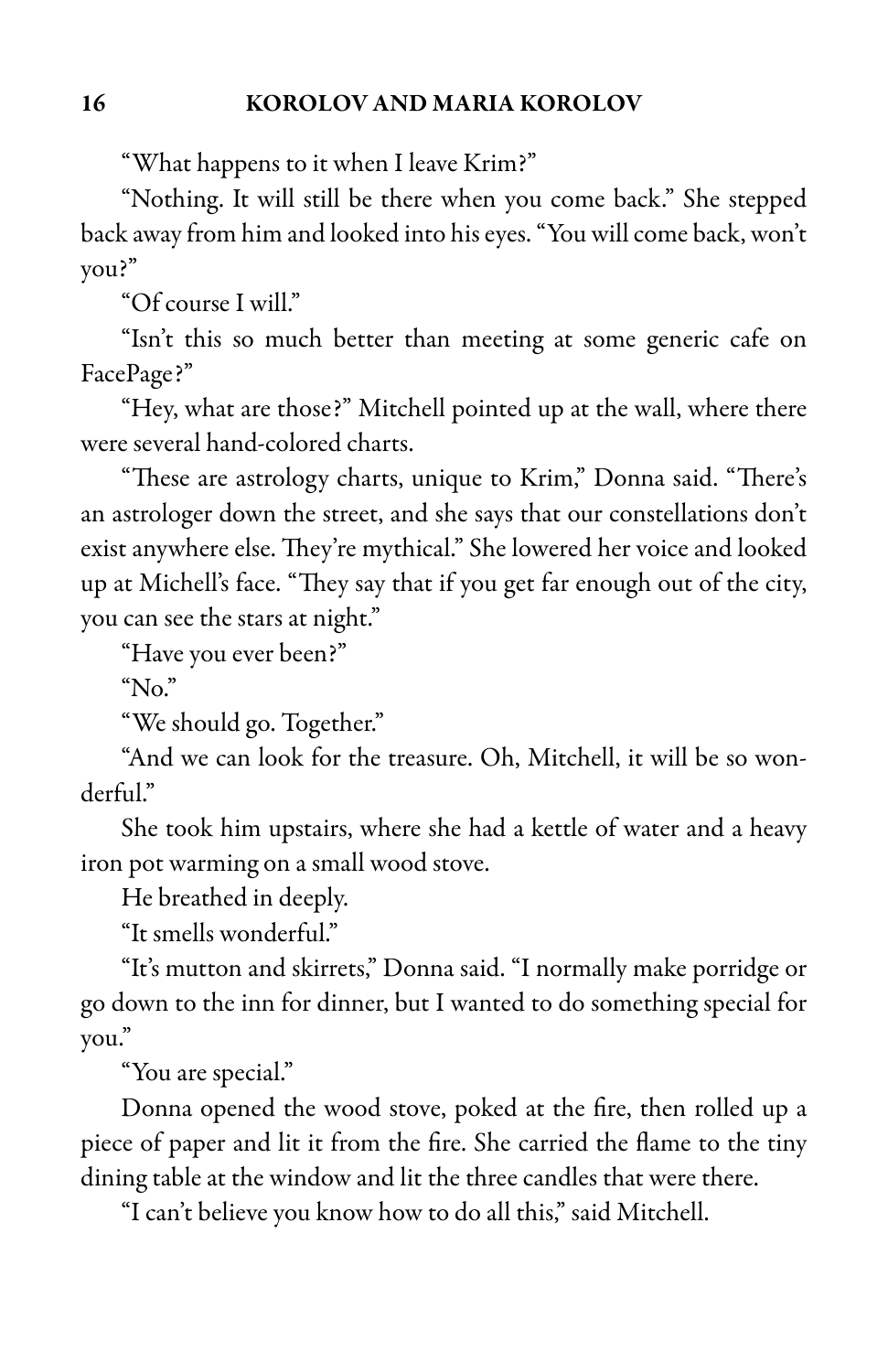"It was a real struggle when I first got here. I had some friends who lived on Krim and got me into it. I had to learn a lot. Sit down."

Mitchell sat at the table while Donna got a metal bowl and ladled the meat and vegetable into it.

"I only have the one bowl and spoon, so we'll have to share." She put the bowl in front of Mitchell and sat down next to him. "The skirrets may be a little stringy. They don't have potatoes here yet."

The skirrets looked like white, sickly carrots. He spooned one up and bit into it. It was barely warm and a little rubbery. On the positive side, a slight taste of radish helped compensate for the lack of salt and other seasonings.

"It's so good," he said.

"Not like that artificial food you get back in the real world, right?" Mitchell nodded, chewing.

"I mean, they say it's the real world, but these days it's all fake," said Donna. "Everyone has filters on their appearance, their voice, their emotions."

"Mmm-hmm."

"You never know if what you're feeling is real." She touched her heart. "Here, on Krim, we get the truth."

With an effort, Mitchell swallowed the skirret and looked down at the bowl. The meat was one big chunk the size of a fist. He poked at it with his spoon.

"Maybe I should have cut it up first," said Donna.

"No, this is fine. You're a fantastic cook."

He gave up on trying to carve the meat with a spoon and picked it up with his hands. When he bit into it he had to chew through the gristle, and the inside was still raw.

"Really good," he mumbled around the chunk of meat in his mouth. "You have some." He pushed the bowl over to her.

"I know, everything tastes better on Krim," Donna said.

Giving up on chewing, he swallowed the chunk of meat whole.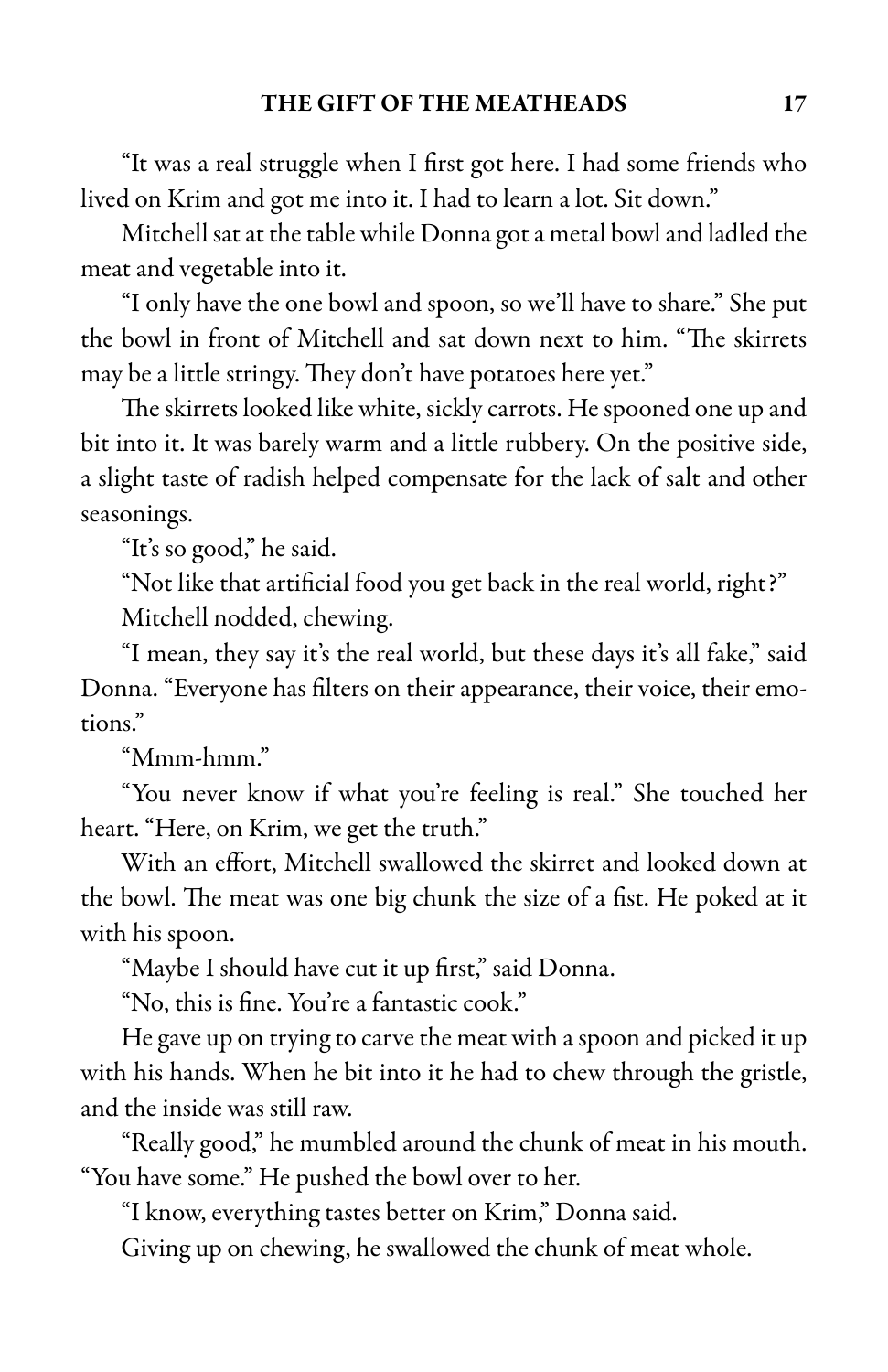"I have to log out for a second. I need to make a bathroom break." "You can't. But there's a privy out back."

He reddened. "I can't go here. I'm not wearing a diaper." He stood up. "I have to get back home."

"You'll have to go back out through the gate."

"That's ridiculous. There's got to be a way to teleport out or log out, or disconnect, or something. What if I have someone at home just unplug me? What happens then?"

"I don't know! You'll probably die. Well, your Krim avatar would die. In which case, give me back the bracelet or you'll lose it."

"So all I have to do is tell my house to disconnect me." He looked up, but, as before, there was no drop-down menu. He gestured to activate his house controls, but nothing happened. "Avexa, log me out. Avexa!"

"I don't think Avexa can hear you." Donna pushed her bowl away. "Wow, I'm full. Krim food is so satisfying."

"I think I can hold it until I get back." Mitchell got up from the table. "But I'll have to get going."

"I'm so sorry you couldn't stay longer." She followed him down the stairs and to the front door. "Are you sure you don't want to just use the privy?"

Mitchell twisted his face. "If I hurry, I'll make it." He hugged Donna goodbye. "You are the best. See you tomorrow night? Our usual cafe on FacePage?"

Donna nodded. "I'll be there."

"And maybe you can come to my house for dinner next week."

"I'd like that."

Michell hurried back down the street, hoping to find his way back to the gate — or, at least, to find someone willing to take him there — before his bladder gave out.

He didn't make it.

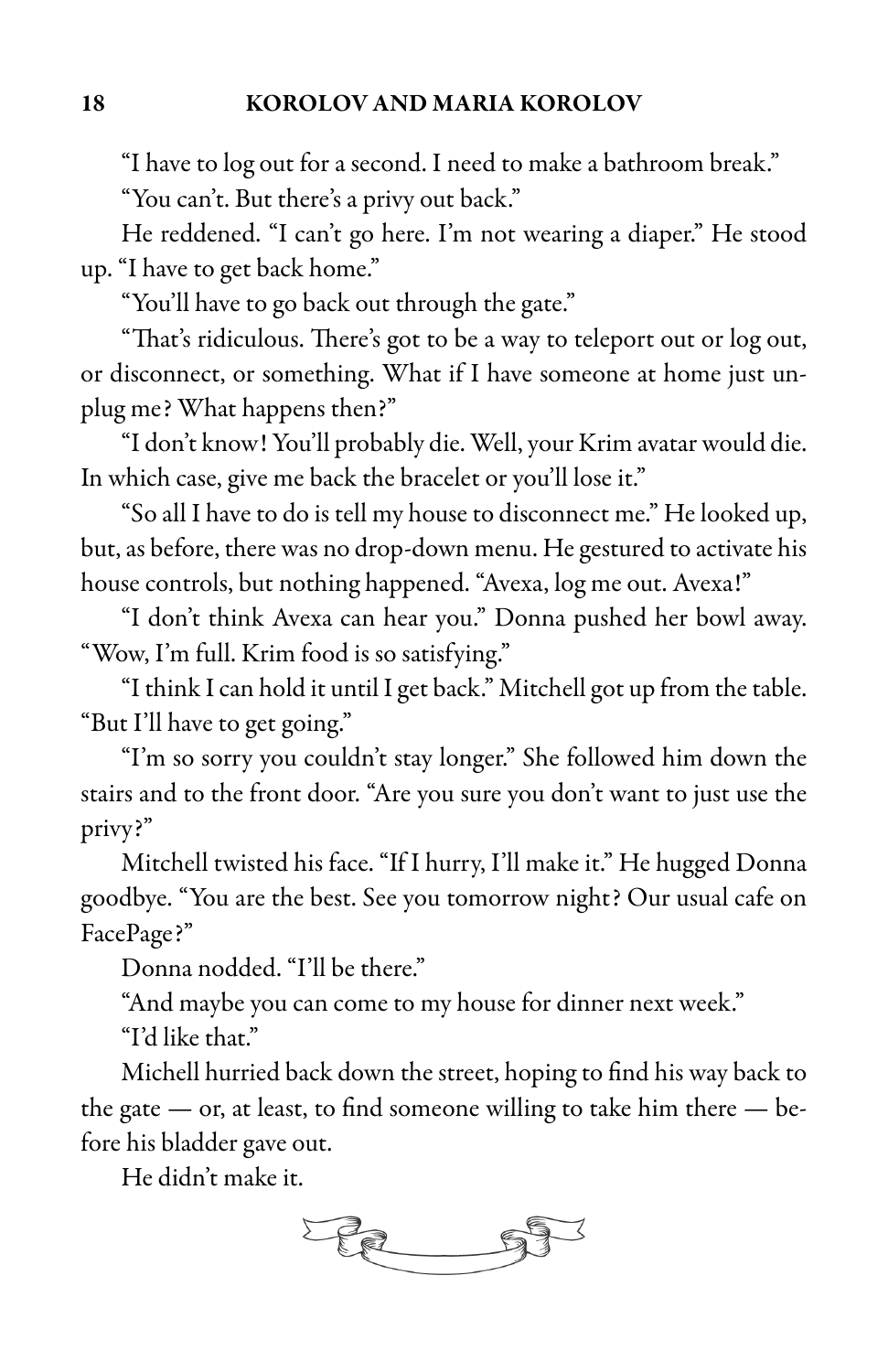A MONTH LATER, DONNA finally agreed to visit Michell at his home instead of their regular cafe on the FacePage Main Street. The one so conveniently located right next to a cozy little boutique hotel.

She teleported in and landed right on the street outside of Mitchell's house. She stood for a minute and admired the house, the white picket fence, and the flowers. She adjusted her white dress and decided it would look very good against the garden. She reached down to open the gate and giggled when her hand passed through it.

"Wow, this is so weird."

Donna used to come home, back to the physical world, a lot after she'd first died, but the lack of physical contact creeped her out. She couldn't afford to get a new body and rentals never fit quite right. After a while, she stopped coming back and just met people online.

She breathed deeply.

The air smelled of roses and gardenias, and there were buzzing drones in the air, the size of bumblebees, carefully clipping the grass and bushes.

It was a nice change from Krim's usual smell of urine and mold or the clean, antiseptic, artificially-generated smells of online environments like FacePage.

She wafted through the gate and heard a chime from somewhere in the house, the alert that someone had arrived.

Michell opened the door. He looked so handsome in his sweater, with the sleeves rolled up and his hair swept rakishly to the side of his head. Like a rich man of leisure. Well, if he could afford this house, this real, physical house, he must be doing a lot better than she thought.

"My God, you're beautiful." Mitchell stepped forward to hug her and nearly fell as he passed through her body.

He caught himself and stepped off to the side. "I thought you might get a rental."

"I hate rentals. They never fit right. And things always smell funny."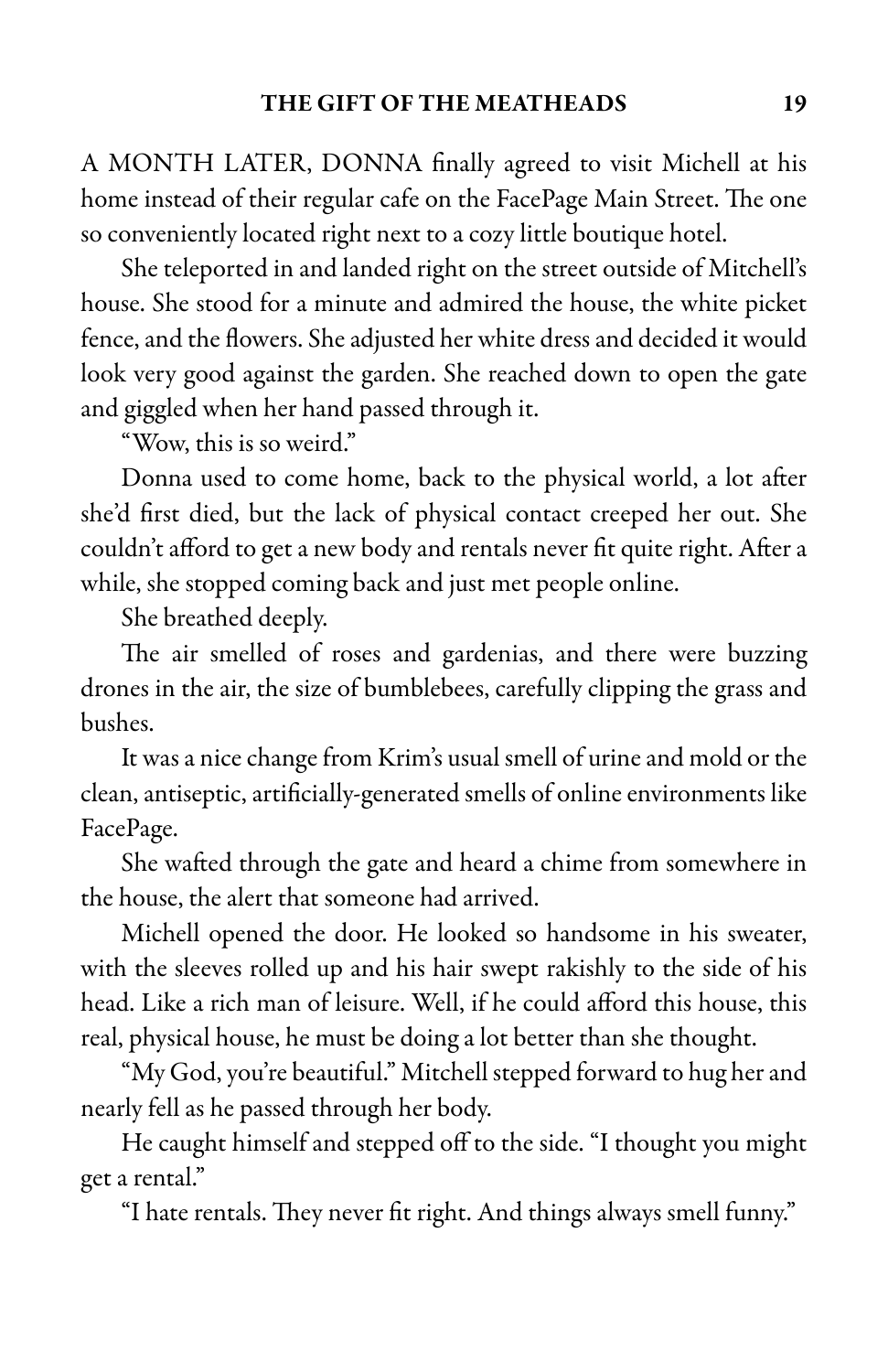Donna could never find a rental body with the exact skin tone and hair she wanted, either, and the virtual projection of her face never quite matched the physical one. People could tell if they looked close enough. She could feel them judging her.

Mitchell stepped around her and held open the door.

"Besides, it's so expensive," Donna said, walking into the house. "Why bother, when we can just meet online?"

She turned around one last time before entering the house.

"Your garden is awesome, and the house is just perfect."

"It's small, but it's all mine, including the land."

"I hadn't thought of it before, but you must be really rich."

"Well, actually, I inherited the land." Mitchell pointed it to his grandpa's portrait. "From my grandpa."

Donna walked over to the painting.

"So this is the young lady you've been telling me so much about," said grandpa. "She's a real beaut." Inside the picture frame, grandpa kissed his fingers.

"Yeah, she is," said Mitchell.

"Pleased to meet you." Donna waved at the portrait.

"And this is my new comfort chair," Mitchell said. "I got it three weeks ago. It's practically state of the art."

"Nice"

"I figured it was time for an upgrade."

"He means that he couldn't get the old one cleaned," said grandpa, and chortled.

"Never mind that," said Mitchell. "Let me show you the kitchen."

The table was already set, with two plates, two wine glasses, and a bottle of wine.

"I made my specialty. Grilled cheese sandwiches. They're supposed to be black and crusty like that."

Donna sat down at the table but when she put her arms on it they sank through the surface.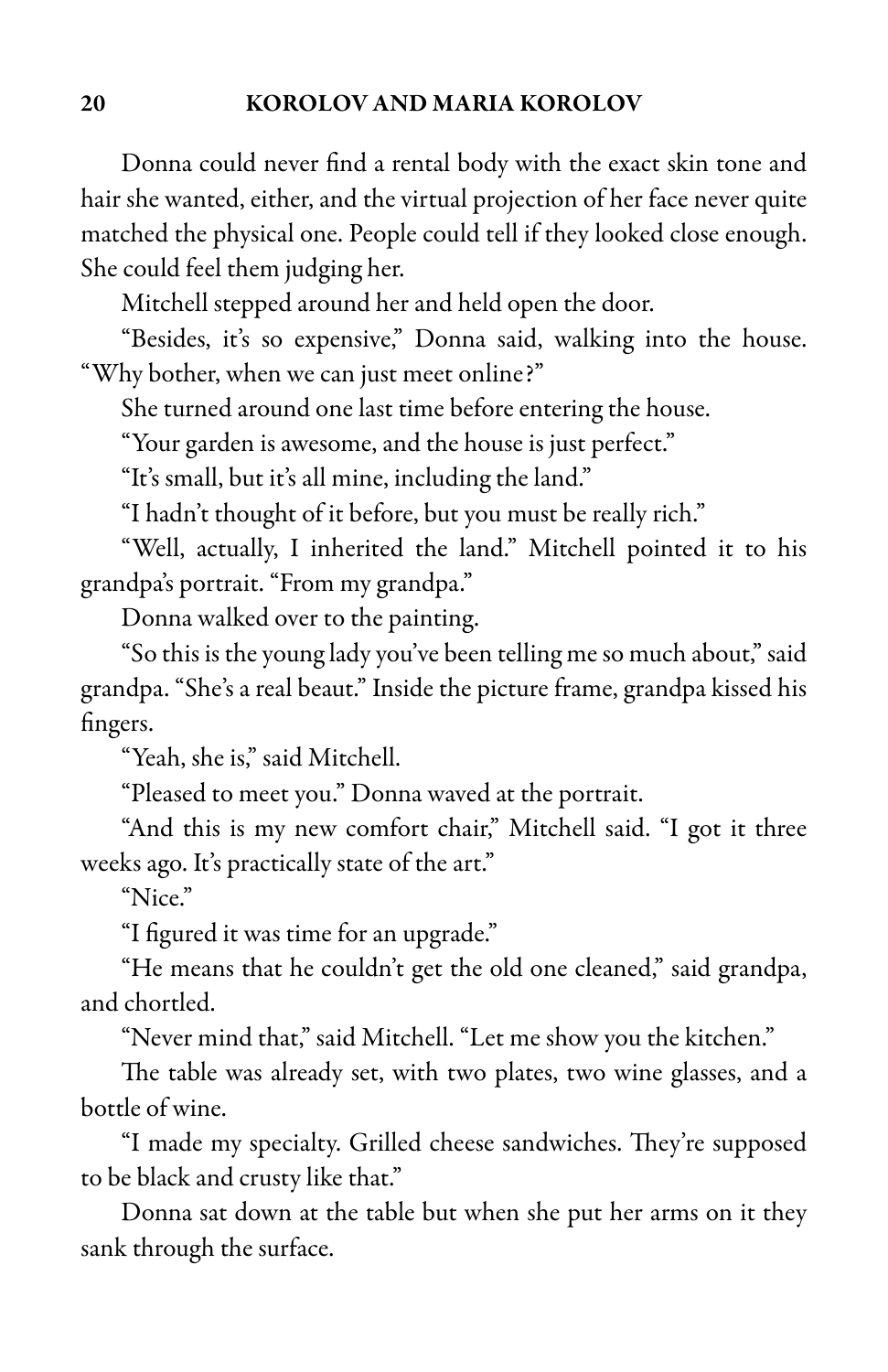"Darn it," she said. "I keep forgetting."

"How come your butt doesn't go through their chair?" asked Mitchell.

Donna looked down. "I never thought about it." She tried to touch the chair she was sitting on, but her fingers went through it. "It is strange."

"Avexa, why can't Donna touch the chair?"

"I'm sorry, Mitchell, but I can't tell you that because her environment settings are private."

"Oh, well, I tried." Michell sat down across from Donna. "I guess we'll never know." He took a bite of his sandwich. "This is very good."

"It smells wonderful. You must be a really good cook."

"Home cooked meals are always better. It's just a waste of money to go out to restaurants. Hey, if you moved here, you could eat like this all the time."

"You know, I sold a purse yesterday," Donna said as she watched Mitchell eat. "I can feel that things are coming together for me. Pretty soon, I'll be able to support myself with my art and quit that stupid voiceover job. Would you believe what my boss said today? He told me I needed to articulate better, that customers weren't paying me to mumble!"

"That's terrible," said Mitchell, and took another bite of his sandwich.

"I'm glad I don't have to be back there until next Thursday, so I have time to cool down."

Unlike Mitchell, who had to work four days a week to pay his bills, Donna only needed to come in once a week to support her Krim lifestyle, giving her time to focus on her art.

Mitchell didn't have any art at all around his house. She would have to do something about that. She might bring something with her next time she visited. It would be virtual, but if it was hanging on a wall, and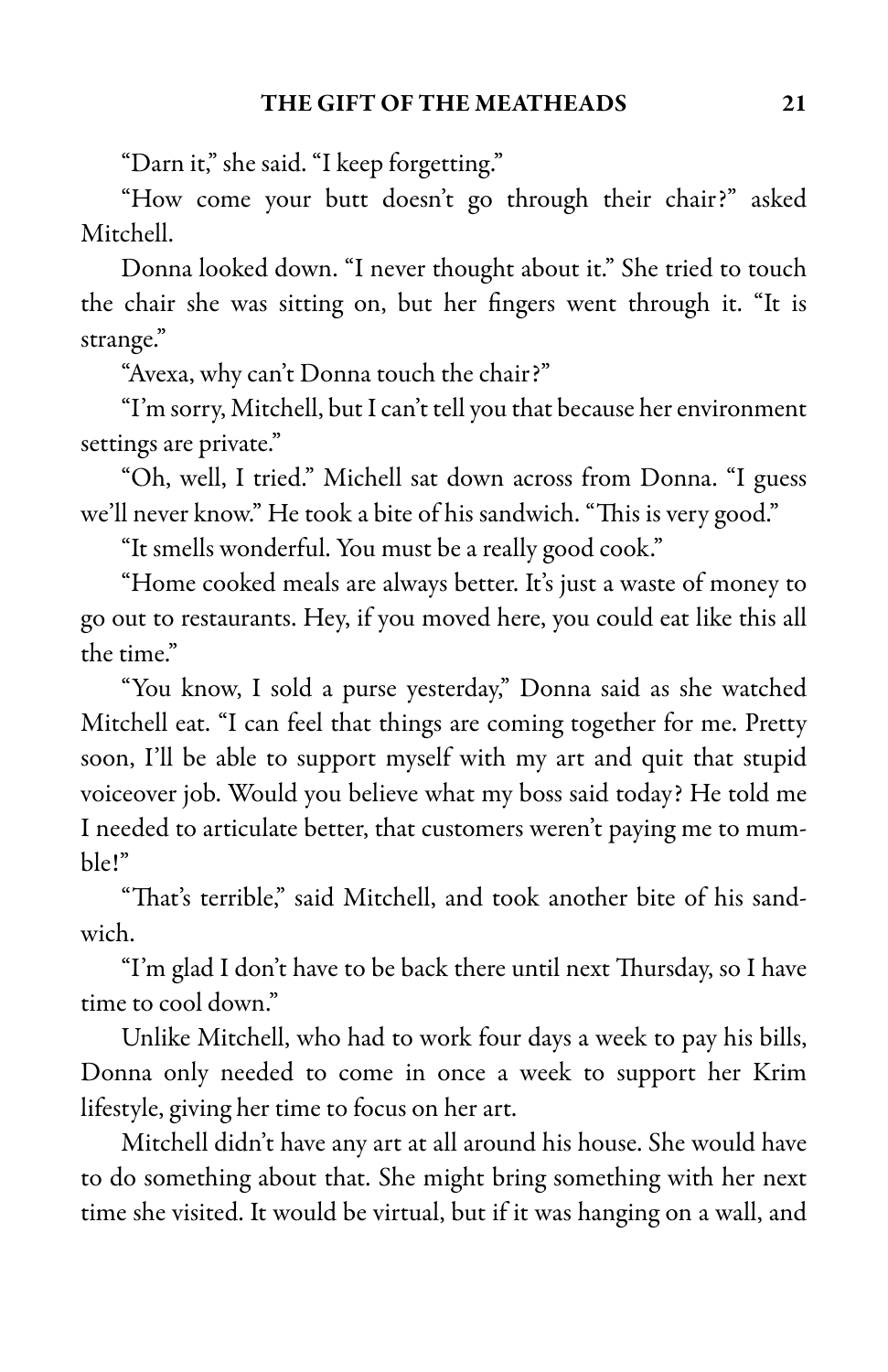you didn't try to touch it, nobody would be able to tell. Maybe she could get one of her purses framed and mounted.

"Any minute, I'm going to be discovered and become famous," she told him. "You'll see my purses everywhere. Not just on Krim, but in real life, too. Not that Krim isn't real life, of course."

"I know you'll be famous. You're an amazing artist. You'll be swimming in money."

"I'll get a new body."

"You could move in here with me and we could wake up together every morning." He reached his hand out to her, palm up, and she put her hand over his.

"Maybe we could even think about a baby?"

Donna pulled her hand back. "A baby? I'm too young to even think about it."

Mitchell leaned forward and looked at her earnestly. "I know you're a lot younger than me. You're only ninety."

"Eighty-nine."

"Eighty-nine, sorry. But I'm not saying we should start having children right away. I'm only really starting my career."

She nodded. "And I have to focus on my art." She twisted a strand of her hair around a finger. "Maybe you could move to Krim, come live with me. Commute to work. I commute to my voiceover job."

"I have this house, the land. Who would take care of it? And what would I do with my body? Put it in a coma?"

"You could rent it out."

"The house? Or the body?"

"Well, both."

He sighed and leaned back in his chair. "I guess we'll just have to keep on going the way we are, meeting on FacePage."

"It would be nice to see you more than once or twice a week," she said. "I miss you when you're not there."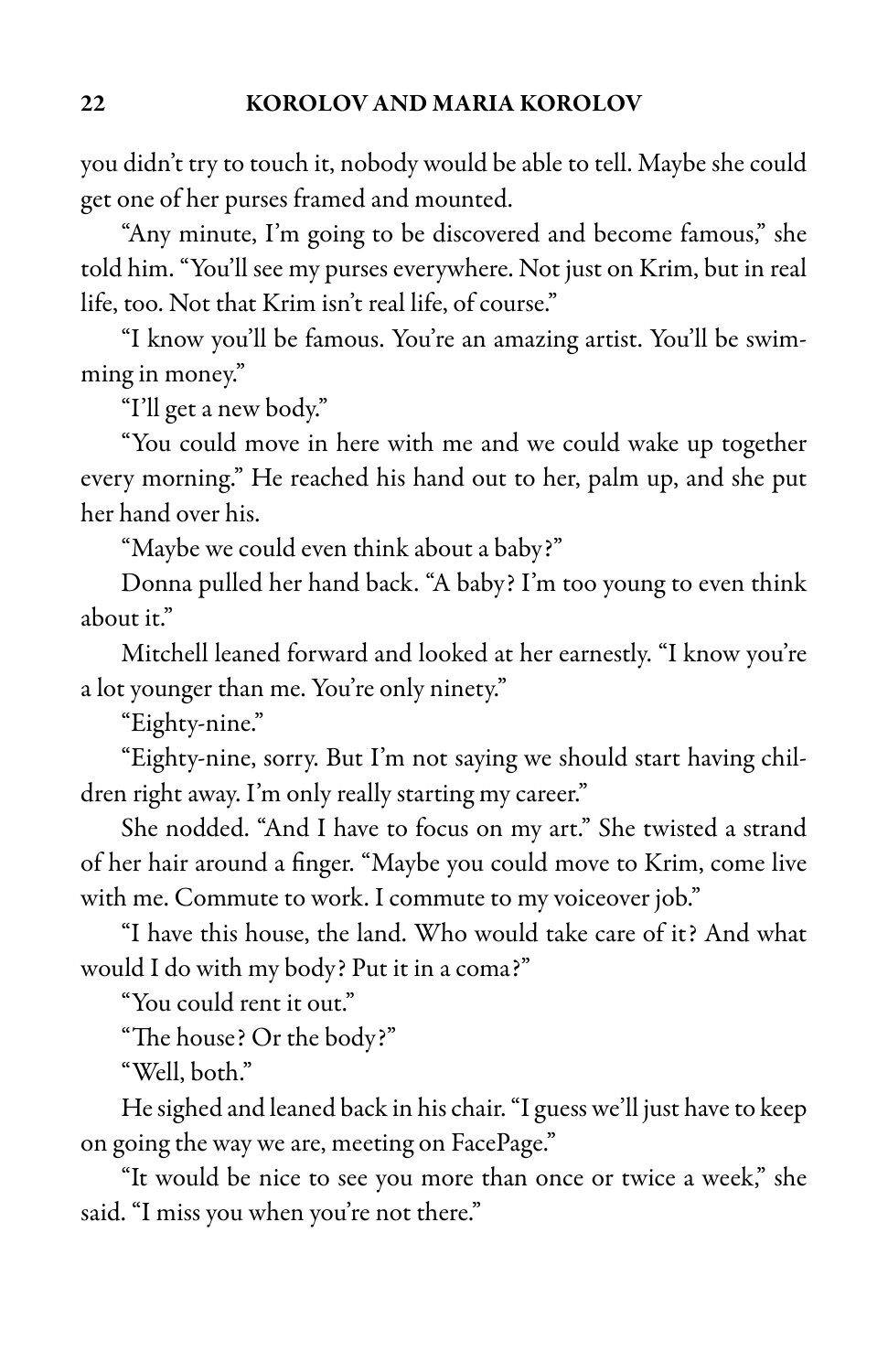"I know. I miss you, too. Hey, I want to show you something." He stood up and motioned for her to follow him. "I haven't shown you the upstairs yet." He ran up the steps. "I've got my bedroom here, and a couple of guest bedrooms that I don't use much, and this balcony."

He opened up the French doors and led the way outside, where the sun was just starting to set.

"We can get a better view from the roof." He stepped over the balcony railing onto the roof overhanging the entryway, then turned around to offer her a hand. "Ah, right, never mind."

She stepped through the railing without help and followed him up the gently sloping roof. At the top, she carefully turned around.

Of course, if she lost her footing and fell, it wouldn't mean anything. Somewhere in the environmental controls, there was even a setting that would let her fly.

She walked to the end of the roof and looked down over the garden. "It is beautiful up here."

"The sun will be down soon and then the stars will come out."

She sat down and Mitchell sat down next to her.

"I come up here to watch the fireworks on the Fourth of July," he said, motioning off into the distance. "The town green is over there and they put on a show every year. Or I just come up here to think."

"So it's just you here? It must get lonely. Where's your family?"

"Well, grandpa died in the old days. They didn't have life insurance back then, so when he died, he died. All I've got left is his portrait. But my parents, brothers, and sisters are all still around. My dad's passed on, but the rest of them still live here, in Rhode Island, in different towns."

"Are your parents still together?"

"Oh, sure. They do what we do—see each other online. My mom didn't want to join him before she had to because she likes helping out with the grandchildren. But they make it work. So I thought that we could make it work, too."

"We're making it work, aren't we?" she asked.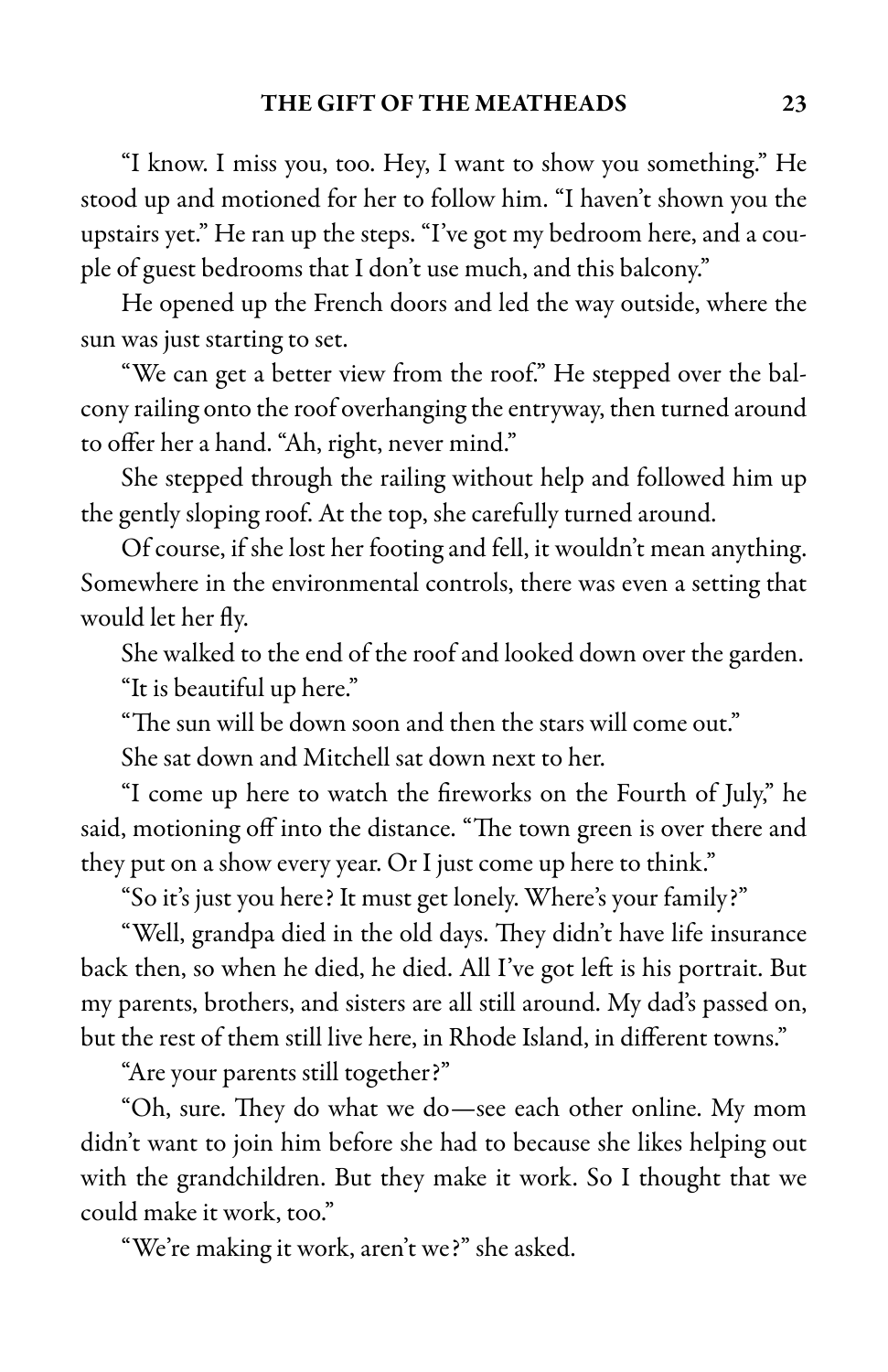"We are."

"I love you, Mitchell."

"I love you too, Donna." He leaned in to kiss her and started slipping and grabbed for her and she tried to catch him but of course she couldn't.

He screamed going down and landed with a very unpleasant sound, the sound of a stake driven through a body.

"Oh, my God!" She leaned over the edge of the roof. Mitchell was splayed on his back on the ground below, a piece of white picket fence sticking up through his chest.

She screamed, then turned around and climbed down off the roof, onto the balcony, went through the bedroom, down the stairs, out through the front door, and ran around to the side of the house.

Mitchell moaned.

"You're still alive!"

"Call nine-one-one," he whispered.

"There's a stake through your chest," she said. "What do I do?"

"Call nine-one-one," he said in a softer voice and moaned again.

"And there are rose bushes sticking through you." She leaned over and peered closer.

"The roses are fake," he whispered.

"Oh, thank God."

"But the fence is real. Call someone."

"Who? Who do I call?"

"Never mind," Mitchell murmured. "Avexa, call nine-one-one."

"I'm sorry Mitchell, but there is no one named Nine One One in your contacts list," Avexa answered. "But your vital signs indicate that you are in physical distress. Would you like me to call emergency services?"

"Yes, do that," said Donna. "He's hurt. Call emergency services."

"Please," Mitchell whispered and passed out.

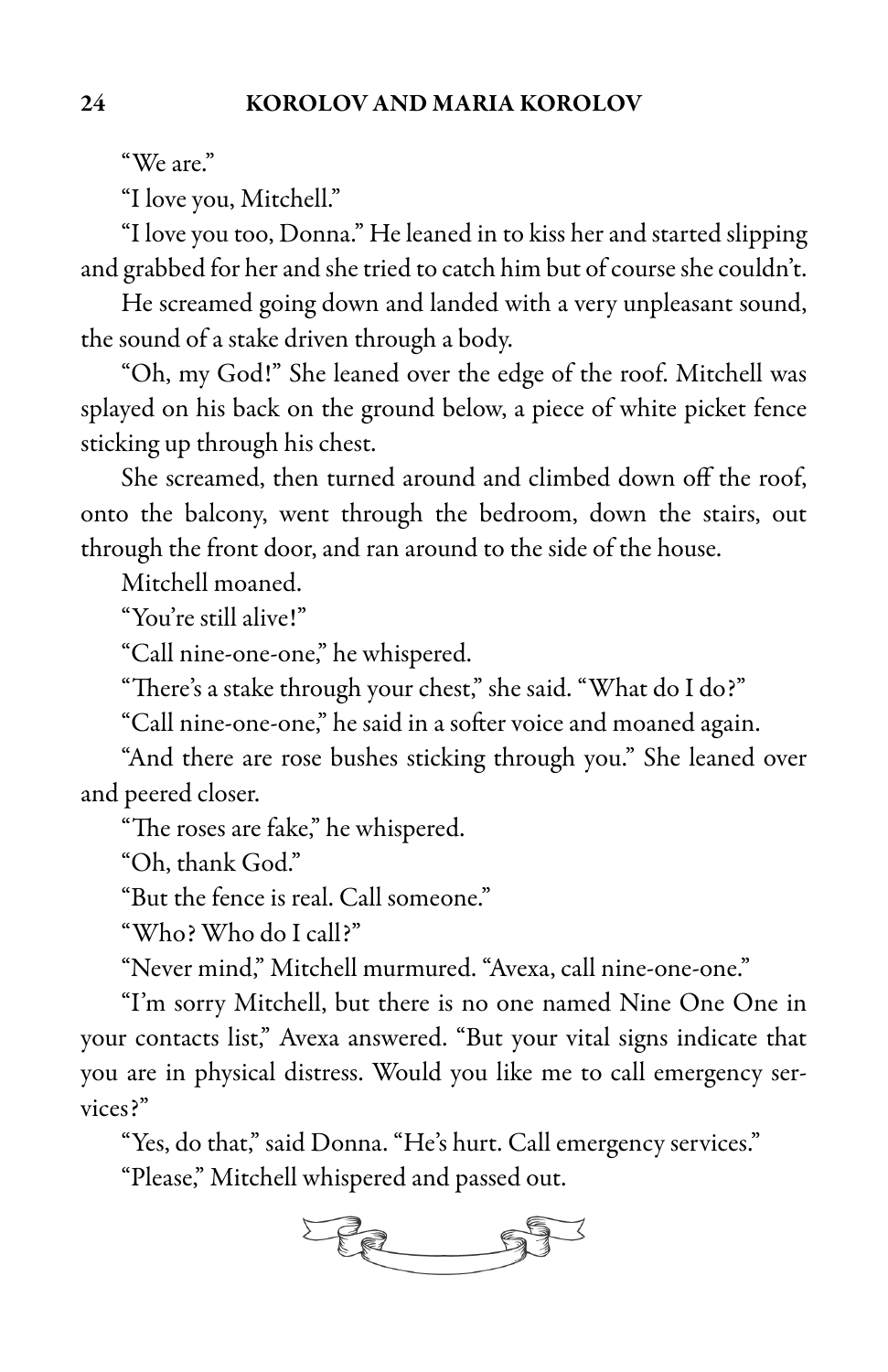AT THE HOSPITAL, MITCHELL drifted in and out of consciousness as the doctors worked on him. His family was there all the time but Donna wasn't allowed to visit until he was awake enough to give permission.

They'd been dating for months but officially she was a nobody.

She tried to focus on her work. She couldn't. Instead, she went in and out through the main gate several times a day to see if he'd left a message, to check in with the hospital about whether she could visit him. There was no word.

Her work suffered. Her hearts came out wilted and lopsided. Her unicorns looked less like magical beings and more like rhinoceroses.

The emotional toll was nearly unbearable. Finally, after the longest two weeks of her life, she got word that he was awake enough for her to visit.

She teleported in immediately, but he was unconscious again.

"It could be a few more hours," the doctors told her. "Would you like to wait?"

"I've been waiting for two weeks! You wouldn't let me come see him!" Donna burst into tears.

Mitchell's mother, who was knitting something pastel-colored on the other side of Mitchell's hospital bed, put her knitting down and stood up.

"There, there," she said, vaguely patting the air around Donna's shoulder. 'Don't cry. He'll be fine. It's just taking a little longer to grow his heart back together than they thought."

"I missed him so much!" Donna sobbed. "I was worried that maybe he'd died for good."

"He's got excellent life insurance. He might have to live online temporarily, but he wouldn't die for good. These days, that never ever happens. Almost never. Well, very rarely. Why didn't you tell us you wanted to come see him?"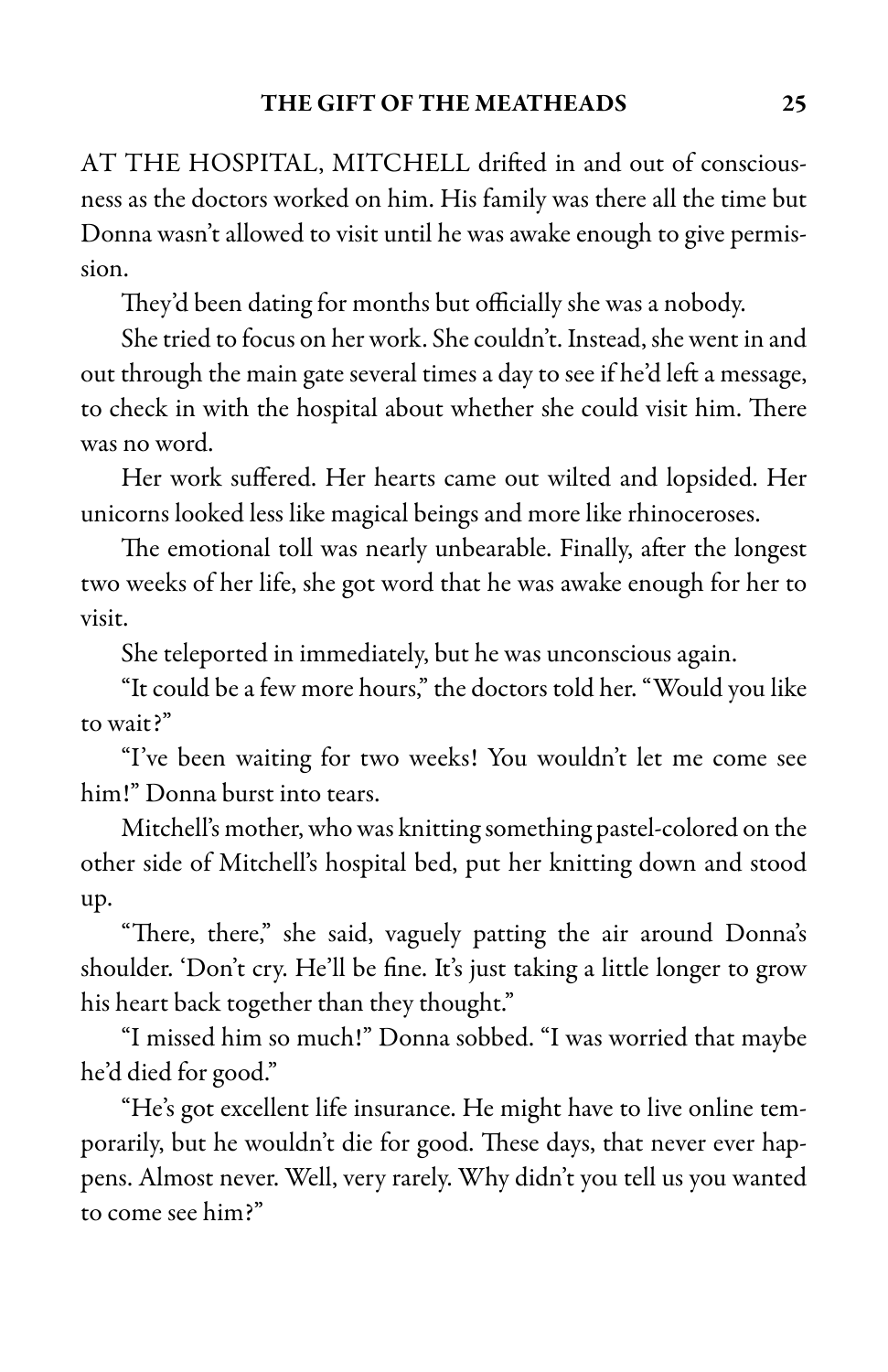"I didn't think of it." Donna reached down to touch Mitchell's hand, then stopped herself. What's the use? "Is he going to be okay?"

"It might take a few months before he's back on his feet, but the doctors are pretty confident."

Donna sat down on a chair next to the bed. "He asked me to move in with him. But I have my career, you know."

"The unicorn purses."

"I've got some with hearts now, too."

"And you're ninety."

"Eighty-nine."

"Maybe it's time to think about settling down, dear, getting a real career. You're going to be hitting the triple digits soon. Time to start taking life seriously. Have you considered teaching?"

A sharp laugh caused Donna to look up. Mitchell's father had come in.

"She's an airhead, just like Mitchell," he said. "What could she possibly have to teach anyone? Stop putting notions in her head. What I want to know is why the two of them were gallivanting around on the roof anyway."

"We wanted to see the sunset and watch the stars come out." Donna rubbed her face. "It was supposed to be romantic."

Mitchell's father patted her on the top of her head. "I'm sorry, I didn't mean anything by it."

The touch, and the kind words, were unexpected, and Donna started crying again. "I can't bear to be without him."

She stood up and ran out of the room.



SHE CAME BACK LATER that day with a rented body. It was uncomfortable. She could hold Mitchell's hand, and kiss him on the cheek, but it felt as though someone else was doing it.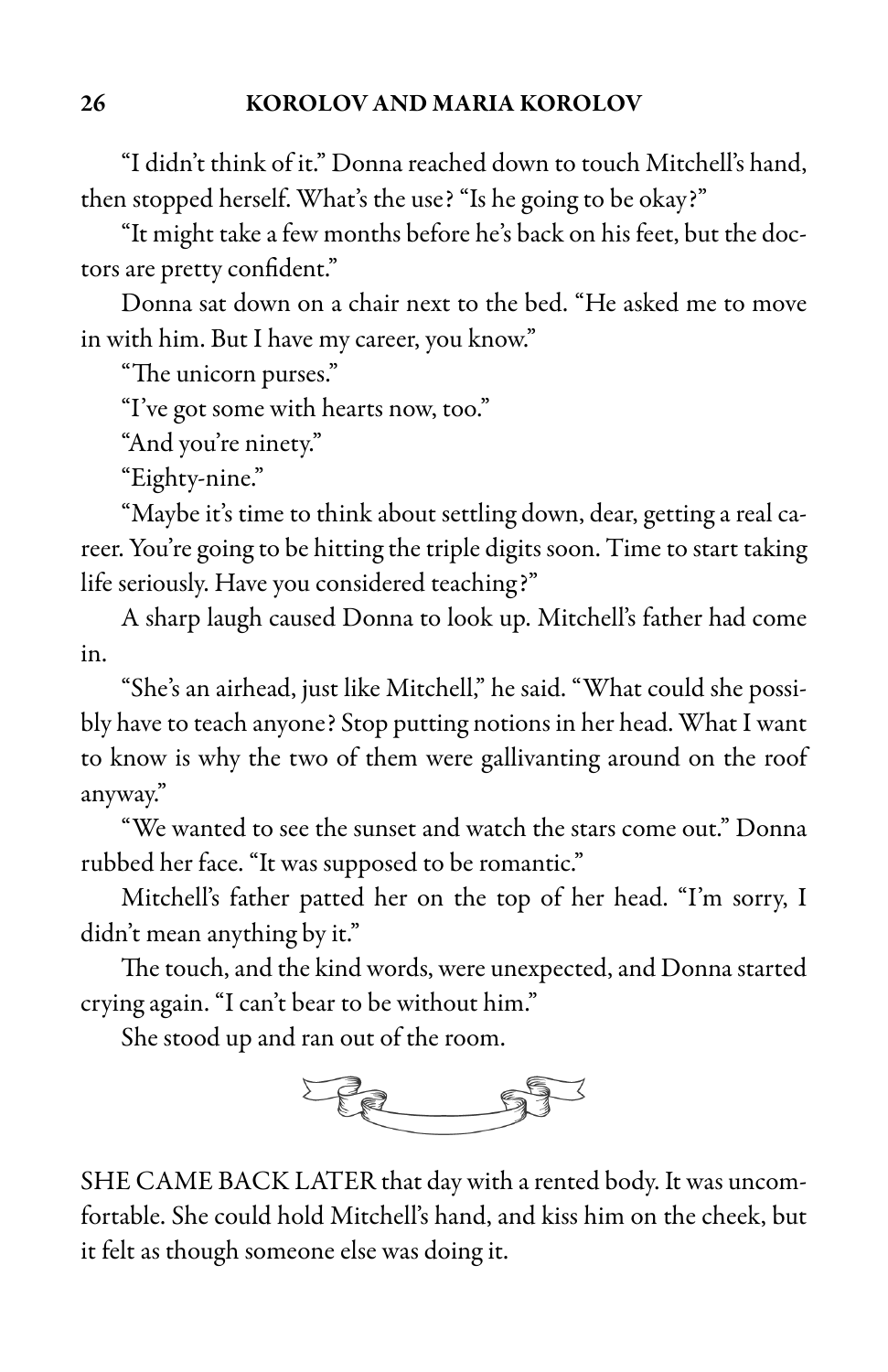Finally, Mitchell woke up, and his parents decided to go out and get some dinner so she and Mitchell could have some privacy.

"I missed you." Mitchell's voice was soft and raspy. "I kept waking up and you weren't here."

"They wouldn't let me see you."

"I figured. I tried to tell them, but there was a tube down my throat." She squeezed his hand and leaned down to kiss him on the cheek.

"You got a rental," he mumbled.

"I missed not being able to touch you."

"The hair doesn't quite match."

"I know."

She sat silently next to him, looking at his face, holding his hand, trying to ignore the tubes running in and out of his body, to look brave, for his sake.

Finally, Mitchell licked his lips and spoke again. "You know, now that I'm awake, they say they can let me go online for a couple of hours a day. I can get a break from the hospital. We could go somewhere nice."

"I'd like that." She clutched his hand tighter. "I'm sorry you fell off the roof."

"Don't be. You saved my life. I'm sorry I can't be there for you right now. These last two weeks, without you, have been brutal."

"I don't want to live without you."

"I don't want to live without you, either."

"I love you."

"I love you, too. I hate waking up without you." He paused. "This accident has made me think about things."

"Me too."



A WEEK LATER, MITCHELL contacted his lawyer and arranged to have his house sold and the money transferred to Krim.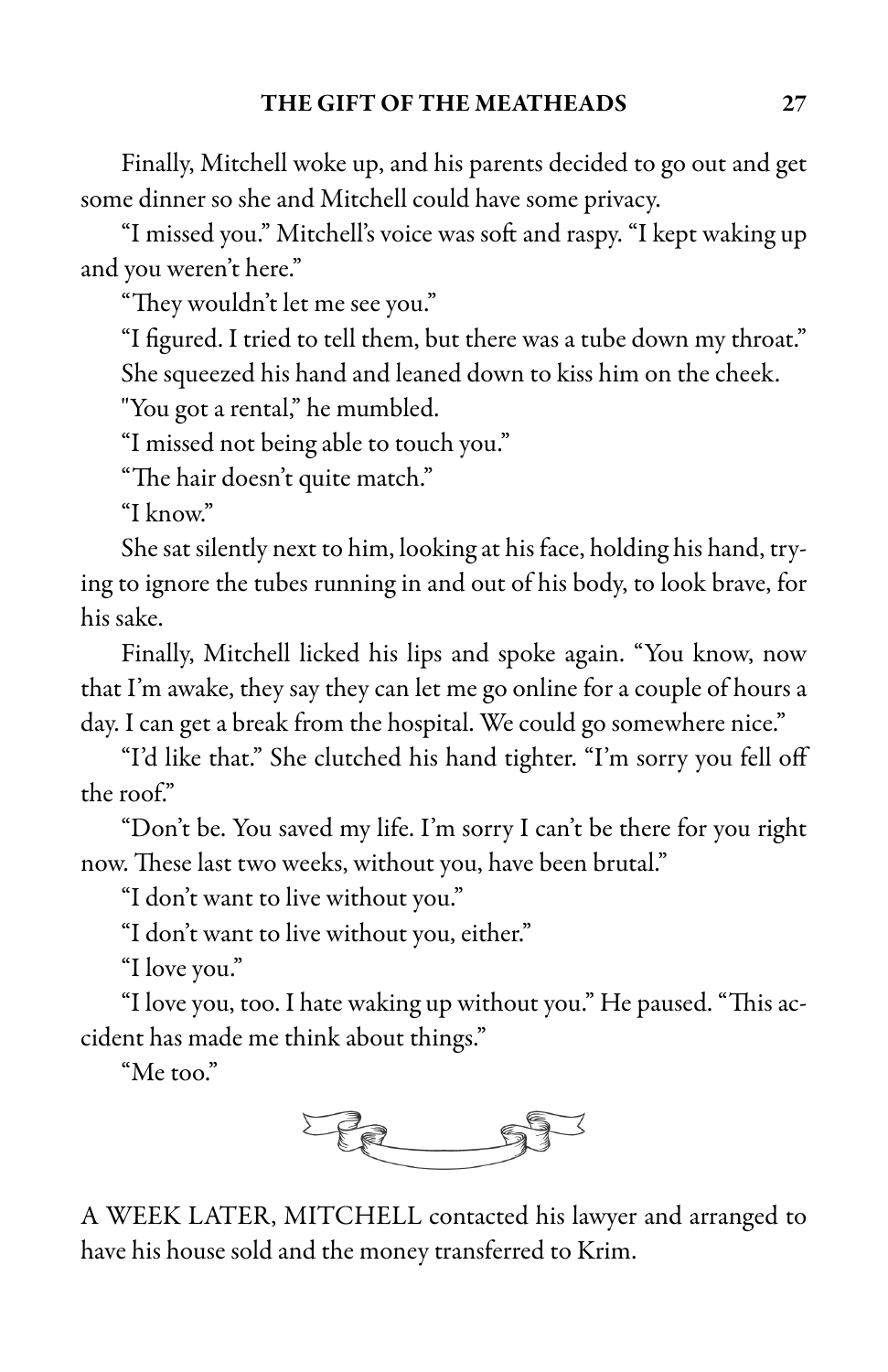"Are you sure you want to do that?" said his lawyer. "You love the house, but the land it's on is worth several times more. Whoever buys it will probably immediately tear it down."

"I know," said Mitchell.

"And you are certain that you want to move the money to Krim?" The lawyer waved his hand and checked something on an invisible screen in front of him. "The exchange rate is atrocious, their currency has no investment value, and the whole company is always on the verge of going out of business."

"I know," said Mitchell.

"It's one of the worst-rated worlds out there. If you're going to pick a world, why that one?"

"Because the love of my life lives there," said Mitchell. "And I can't live without her. I'll use the money to help her launch her art career."

The lawyer shook his head.

"No, really," Mitchell said. "This accident has taught me how precious life is, and how important it is to spend it with people you love."

"So you're sure you want to pull the plug? Have you talked with your family?"

"They would just try to talk me out of it."

"Fine." The lawyer put a set of documents in front of Mitchell for him to sign and handed him a pen.

"It beats months in the hospital and then in rehab — and after that, what? We'll still be apart." Mitchell signed the first page.

"That was the house sale," said the lawyer and took the page from him.

"I'd still only see Donna a couple of times a week." Mitchell glanced down at the next page. "I want to wake up next to her every morning." He signed again.

"That was the currency transfer," said the lawyer. "This last one is the big one. Are you sure you won't change your mind?"

"I'm sure."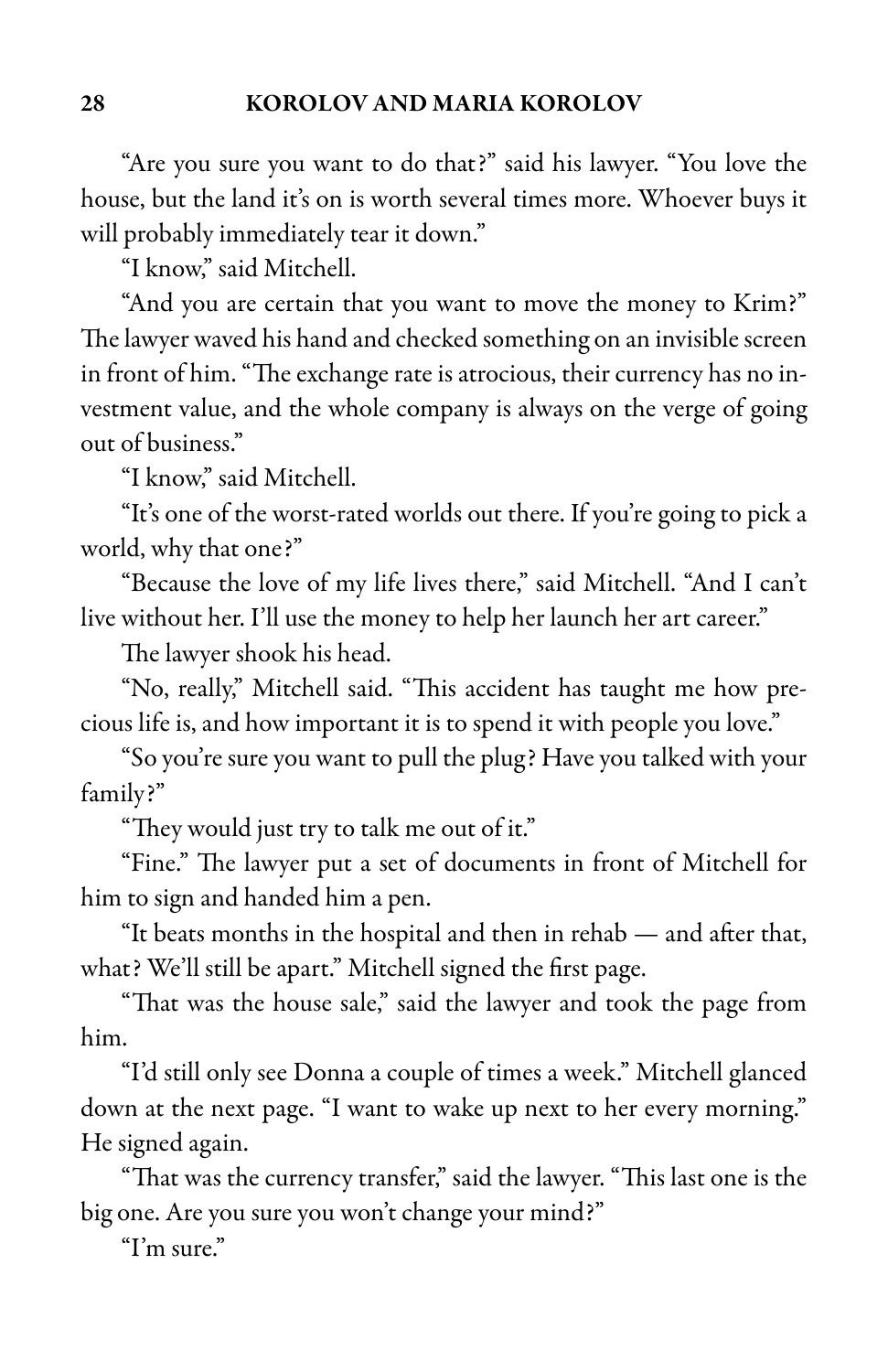

LATER THAT AFTERNOON, Mitchell was waiting for Donna to join him at their regular table overlooking the mermaid lagoon when he got a ping. Instead of meeting him by the seafood buffet, Donna wanted to see him at the hospital.

"I've got a surprise for you," her message said. "But they won't let me into your room. I'm in the waiting area. What's going on?"

Instead of answering, Mitchell teleported over.

She turned around when she heard him pop in. "Oh, you're online. I was hoping I'd catch you awake. I've got some news."

"Me too. But you go first."

"I've made a decision," said Donna. "You were right about me getting a new body. It's expensive, but worth it, and we can be together, in your beautiful house."

"But what about Krim? You love making your purses."

"I do, but I love you more."

"Don't do it," said Mitchell. "I've decided to join you on Krim."

"Well, I've decided to sell my store and take out a gigantic loan that I'll spend the next fifty years paying off..."

" $No!$ "

"And join you here!"

"You can't because I've already decided to join you on Krim," said Mitchell. "And I sold my house, and I told them to pull the plug."

She went pale and stepped away from him.

"What's wrong? I thought you'd be happy!" He stepped forward to embrace her, but his arms went right through her body.

"You got another rental?"

" $No.$ "

"Oh, no, you didn't."

"I couldn't live without you," she said. "When I saw you there, in the hospital bed."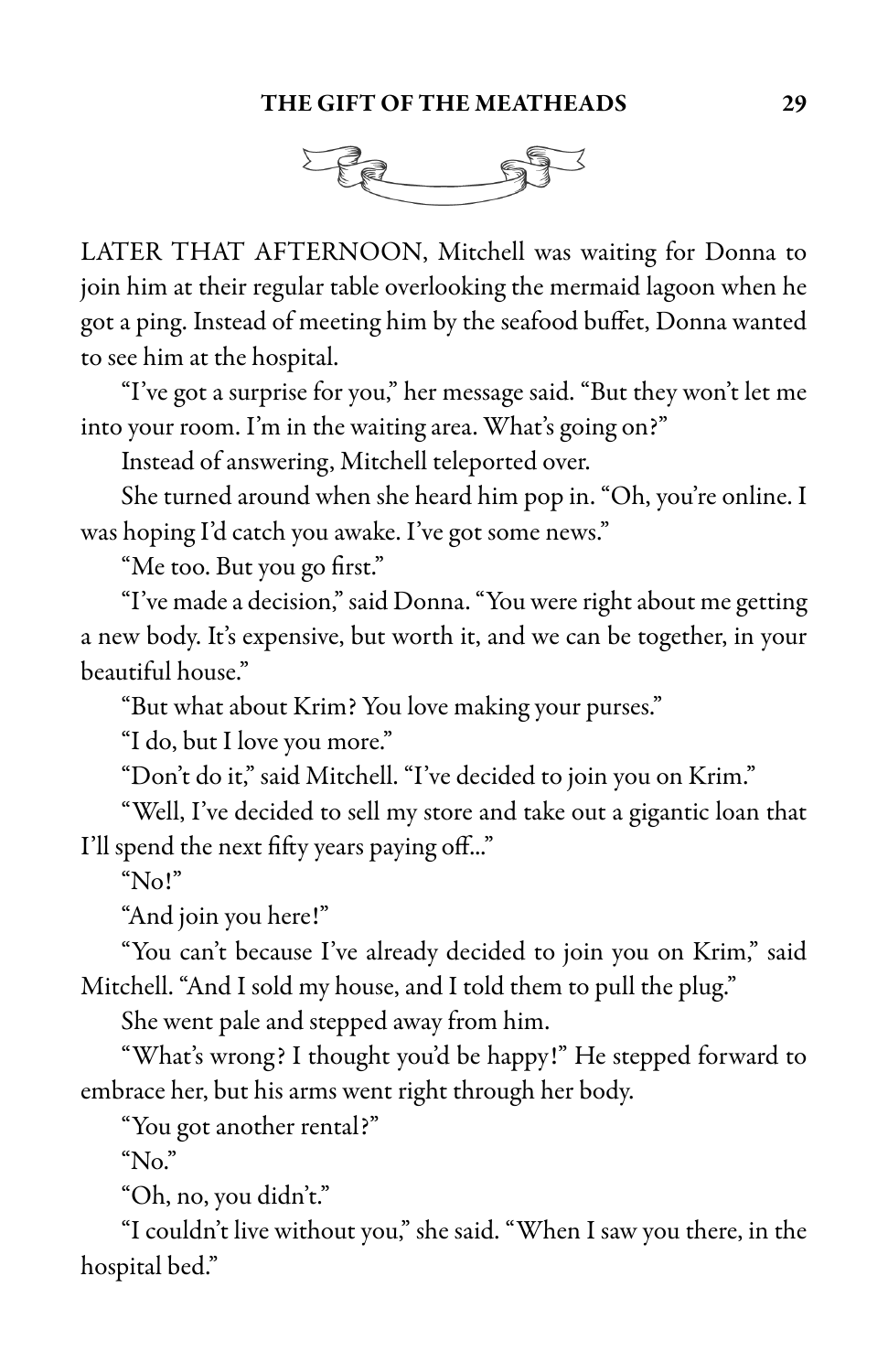"Why didn't you talk to me? The cost - it's insane. You'll be in debt for years."

"Fifty years. And I knew you would have tried to talk me out of it. You're doing it now."

"Oh, no." He stepped back.

"So I printed a new body." She twirled around. "Do you like it? It's just like my old one. I even had them match the scar I used to have on my knee."

"You had that scar on Krim, too. I love that scar."

"They charged me extra for the scar." She paused. "Now I can live with you here in Rhode Island, in your beautiful house." Mitchell didn't look happy. He should have been happy. "Don't you still love me?"

"I sold the house."

"No!" Donna clutched her hands in front of her face.

"I wanted to help you launch your design career. I even quit my job so I can spend all my time with you on Krim, working on your art."

She bit her knuckle.

"And I pulled the plug. I was practically dead already anyway and I didn't want to spend months in the hospital, then in rehab. So I could wake up next to you every day."

"Oh, no."



BUT THE IMPORTANT THING is that the two lovers still had each other.

And, so, they went off together to the hospital cafeteria and made plans for how they were going to spend the rest of their lives.

First, they were going to sue Mitchell's lawyer for letting him sign away his house and money while in no shape to make any decisions.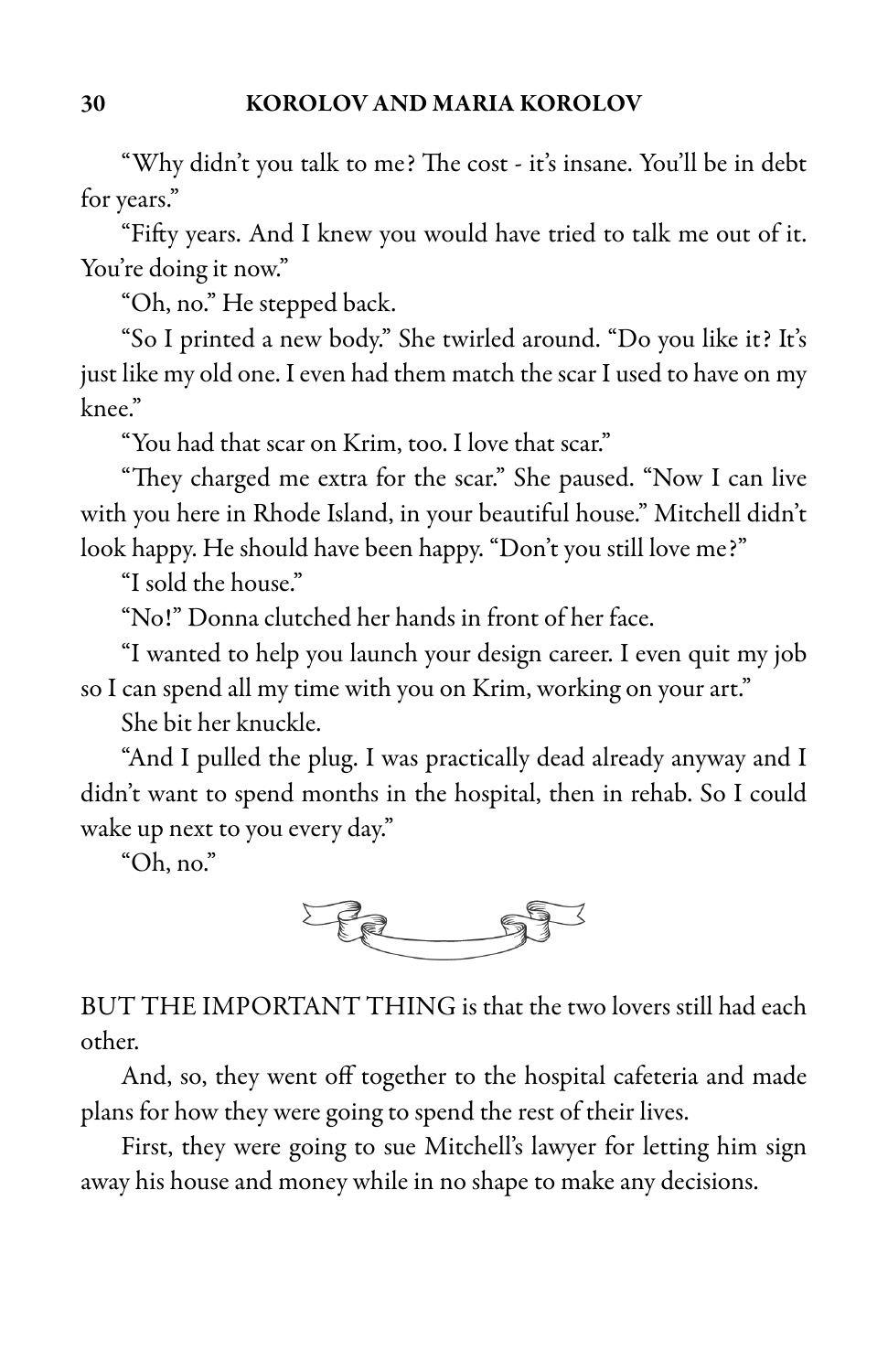Then, they were going to sue the hospital for pulling the plug so quickly on a patient who so obviously wasn't in any position to make good choices.

Then, they would sue the body printing company for giving her a body with a scar on it. That was a long shot, but you never know how a jury would see things.

The important thing was that they had each other and a complete and utter conviction that nothing was ever their fault. And, in the end, that's what matters. Love.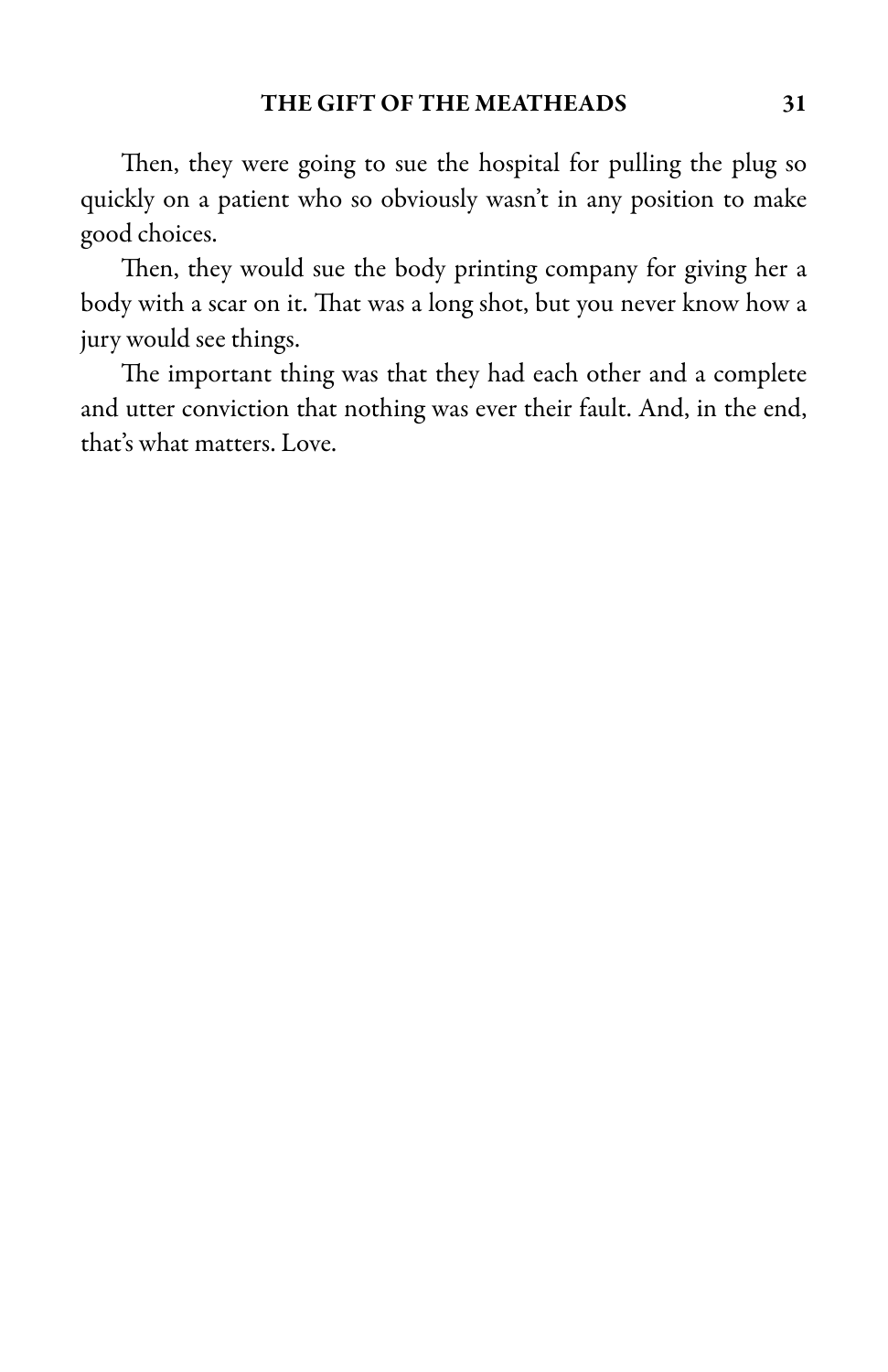

### Acknowledgments

This work wouldn't have been possible without all the people who have supported my writing over the past two years, who taught me, have supported my writing over the past two years, who taught me, who encouraged me, and who kicked my butt. They include Peter Cooper Hay, Dan Ouellette, Samuel Ruhmkorff, and Sean Cahillane. Thank you for being there every single week.

Thank you also to the regular members of my drop-in writing group, including Chuck Loan, Noreen Brenner, and Melody Friedenthal.

Bill Marcus, a journalist I met while running a news bureau in Shanghai, has been a rock in my life for over ten years. His support has been full and nonjudgmental, and I'm grateful and miss him very much.

Lawrence Pierce has been supporting my writing about virtual worlds since 2010. In recent years, he's helped preserve my sanity by taking on the difficult and thankless task of moderating reader comments on Hypergrid Business, an online publication covering virtual reality. Now, he's volunteered to read my reviews as well. The Internet is a scary place, folks! Gatekeepers are wonderful people and don't get enough credit for the work they do.

Ilan Tochner is the one to thank for catching the first round of typos and plot holes and inspiring me to hire a professional copyeditor. I appreciate all his efforts, as well as those of other people who sent me corrections and suggestions.

I also want to thank my other family members, including Basil, Kate, and Alex, for driving me to my office when my car is at the mechanic, for taking care of the house and animals when I'm traveling or working late on my writing, and in general, for providing the support I need to pursue my dreams.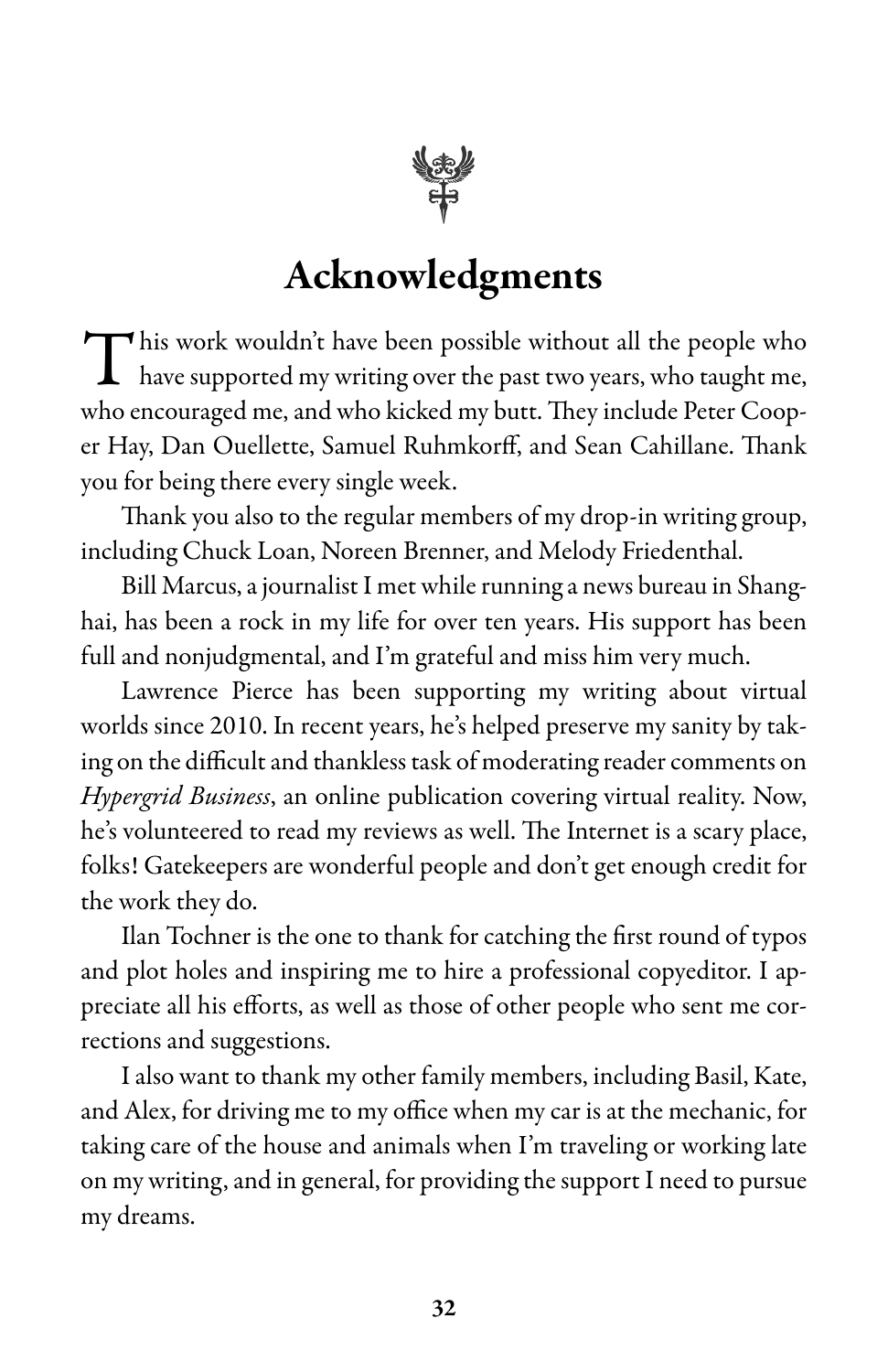Finally, the readers of Hypergrid Business-none of this would be possible without you. The support I've received from the OpenSim community has been astounding. Whether or not OpenSim evolves into the foundational technology of the virtual reality metaverse, you are the people who create the future. I'm glad to say I knew you when.

Thank you.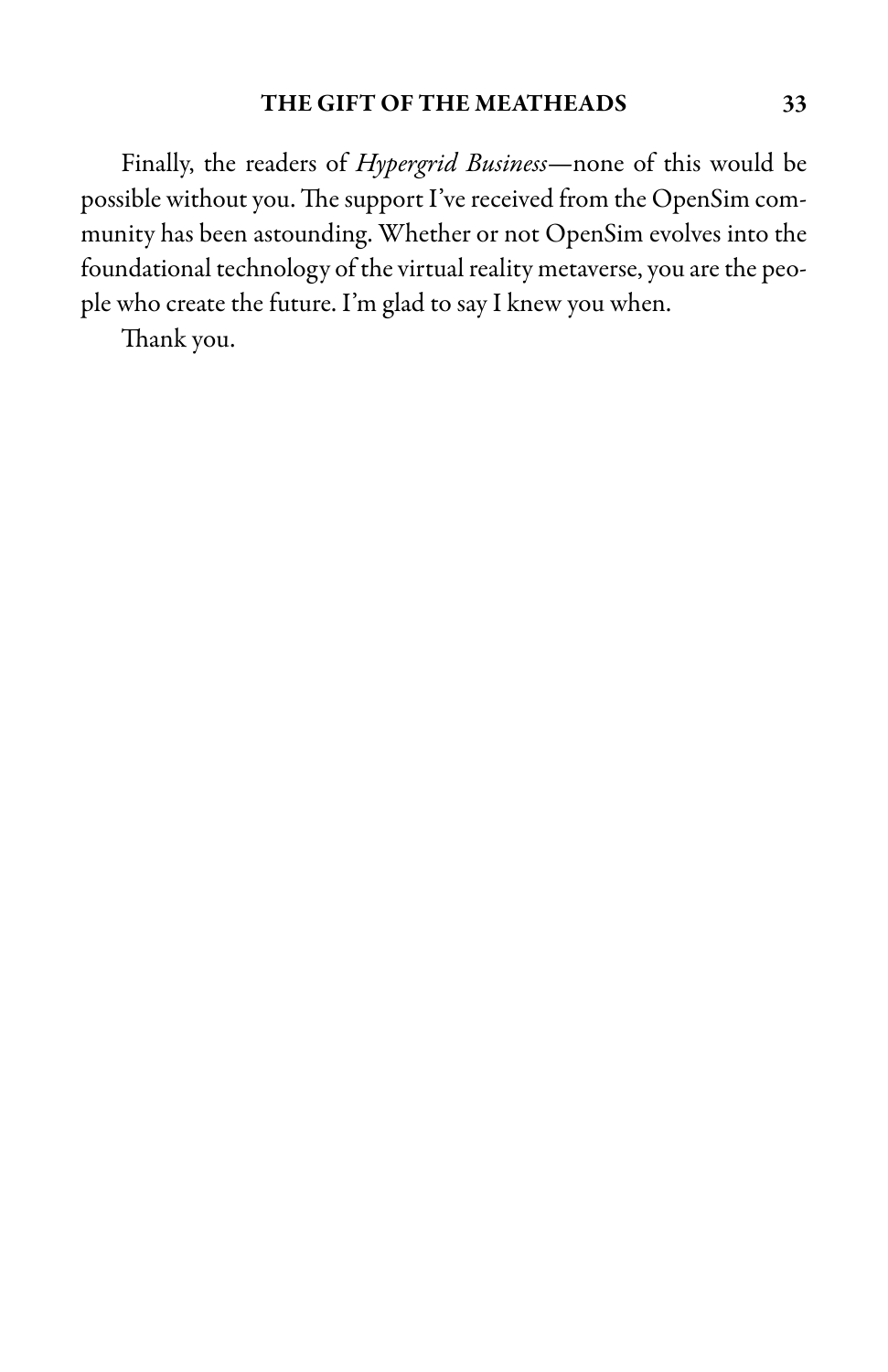

# About the author

 $\mathbf M$  aria Korolov has been a war correspondent, a foreign bureau chief, and, for the last few years, a technology journalist covering chief, and, for the last few years, a technology journalist covering artificial intelligence and extended reality.

Check out her professional website at www.MariaKorolov.com.